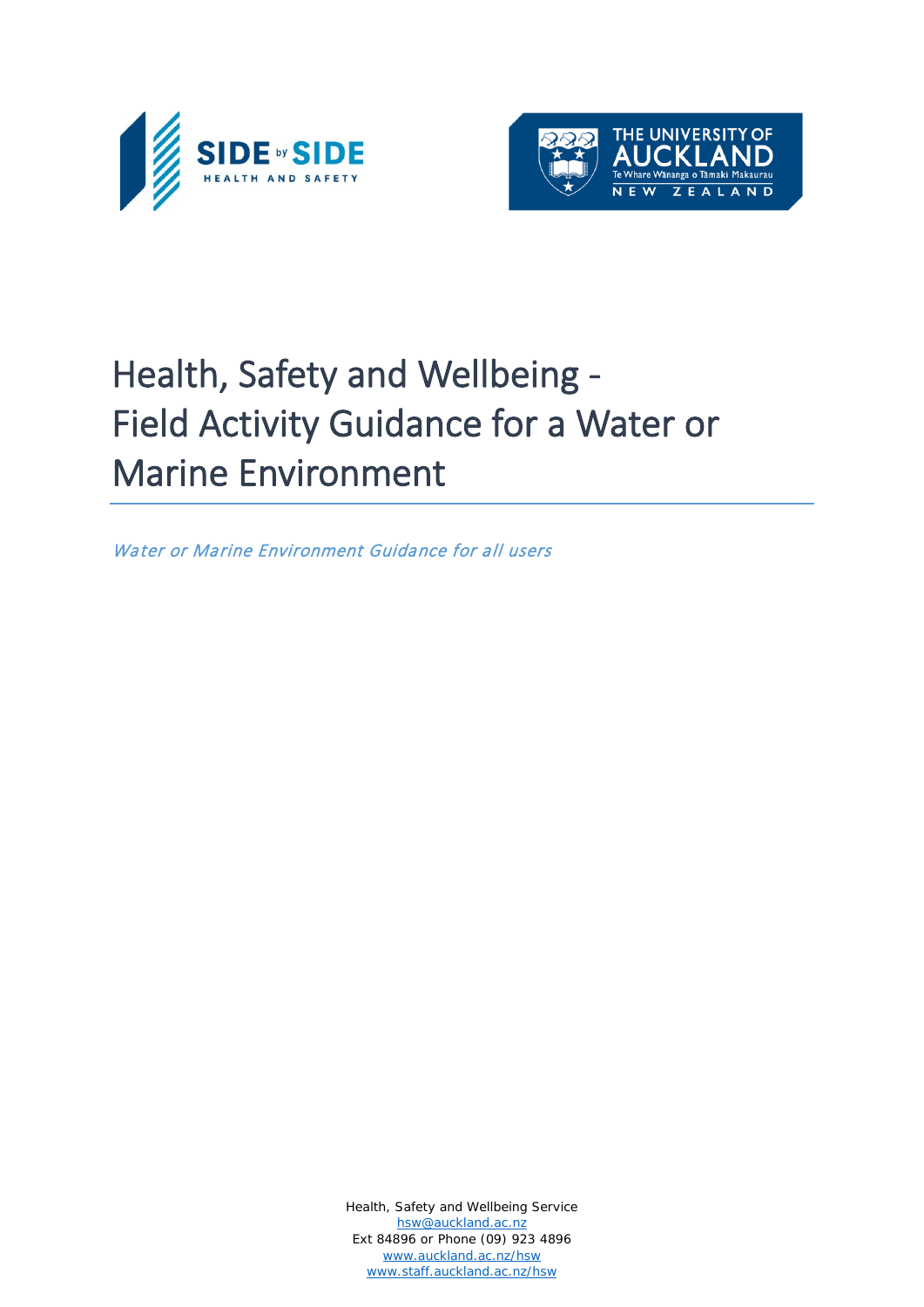# **CONTENTS**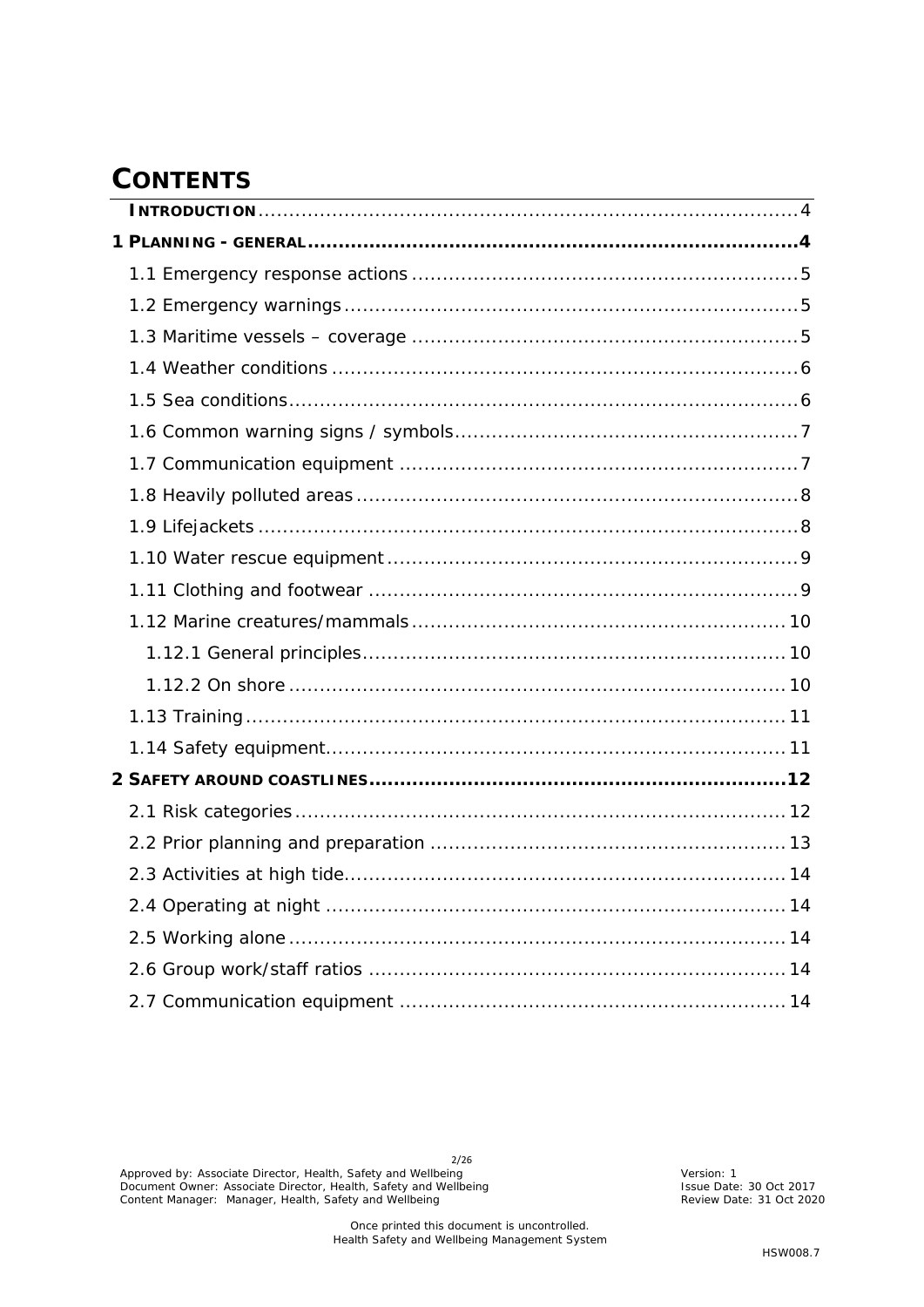| 2.8 Approvals/authorisations/external organisations 14 |  |
|--------------------------------------------------------|--|
|                                                        |  |
|                                                        |  |
|                                                        |  |
|                                                        |  |
|                                                        |  |
|                                                        |  |
|                                                        |  |
|                                                        |  |
|                                                        |  |
|                                                        |  |
|                                                        |  |
|                                                        |  |
|                                                        |  |
|                                                        |  |
|                                                        |  |
|                                                        |  |
|                                                        |  |
|                                                        |  |
|                                                        |  |
|                                                        |  |
|                                                        |  |
|                                                        |  |
|                                                        |  |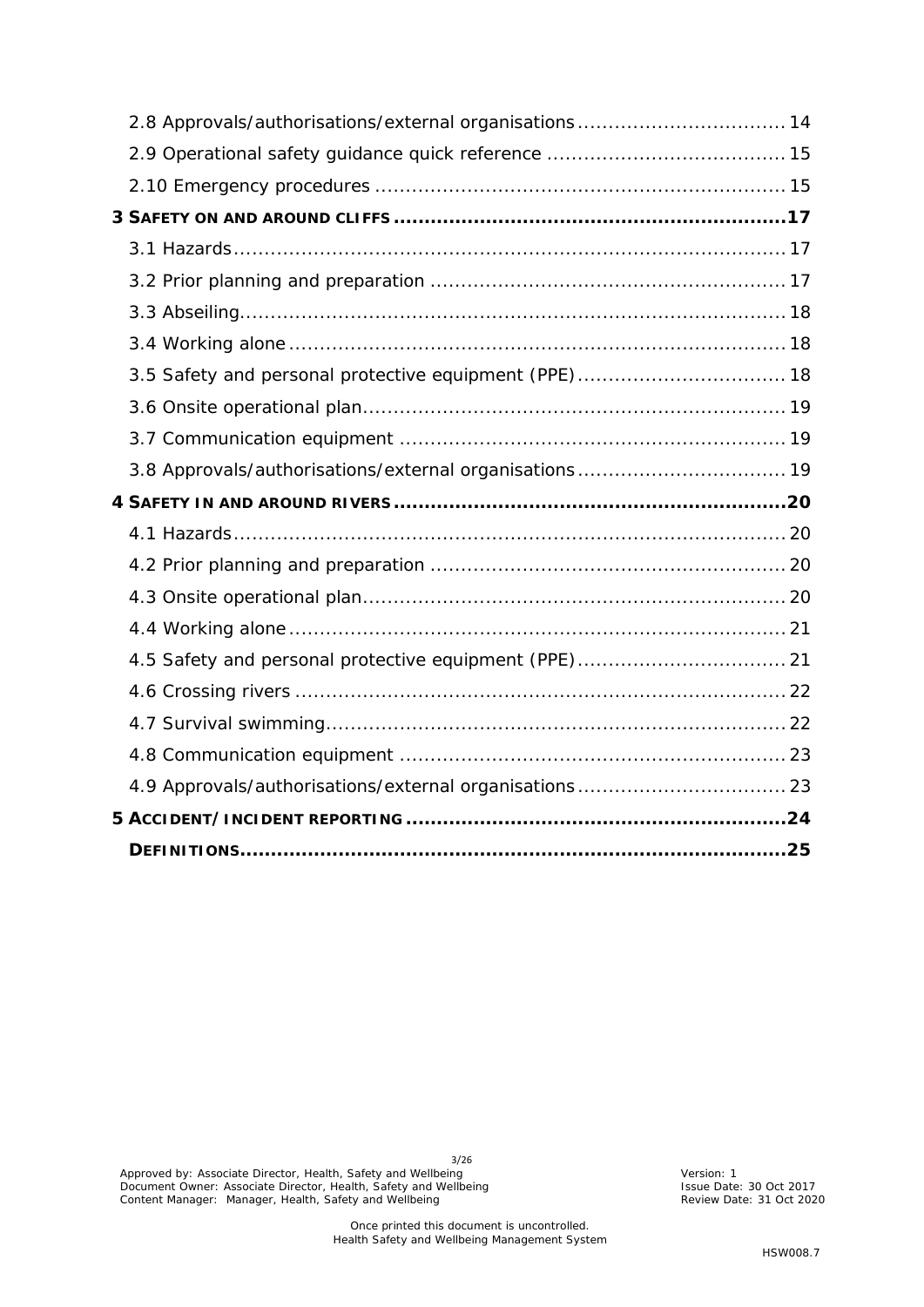# <span id="page-3-0"></span>**Introduction**

Field activities that involve operations in, on and around water environments are inherently high **risk**. The hazards associated with water and marine environments can result in injury, death and missing persons.

Marine and water environments are continually changing and can be quite unpredictable. Thorough preparation, contingency planning, knowledge, competence and experience are required to make informed judgements while onsite. The following table offers a guide as to what would be considered a 'Water or Marine Environment':

| <b>Environments</b>                                                                                                                                    | <b>Activities</b>                                                                                                                                                                |
|--------------------------------------------------------------------------------------------------------------------------------------------------------|----------------------------------------------------------------------------------------------------------------------------------------------------------------------------------|
| Seashore<br>Coastlines<br>Estuaries / mudflats<br><b>Beaches</b><br>Coral<br><b>Rivers</b><br>Ponds<br>Lakes<br><b>Effluent Ponds</b><br>Water courses | Observations<br>Sample collecting<br>Water sampling / temperature reading<br>Walking to and from sites<br>Use of watercraft<br>Marine creature observations, research,<br>rescue |

# <span id="page-3-1"></span>**1 PLANNING - GENERAL**

The University's Field Activity Health and Safety Standard requires that a **field activity plan**/**risk assessment** and an emergency response plan are prepared. Planning must be thorough and robust for all or any activities that occur in or around marine and water environments. If you are unsure about any aspect of your plan, seek **expert review**.

Planning and preparation must consider:

- Weather conditions
- Seasonal conditions
- Sea/water conditions/pollution
- Tides
- Terrain
- Structures/underwater objects
- Site access
- Safety equipment/clothing
- Knowledge/competence/ability **of field activity leaders** and **participants**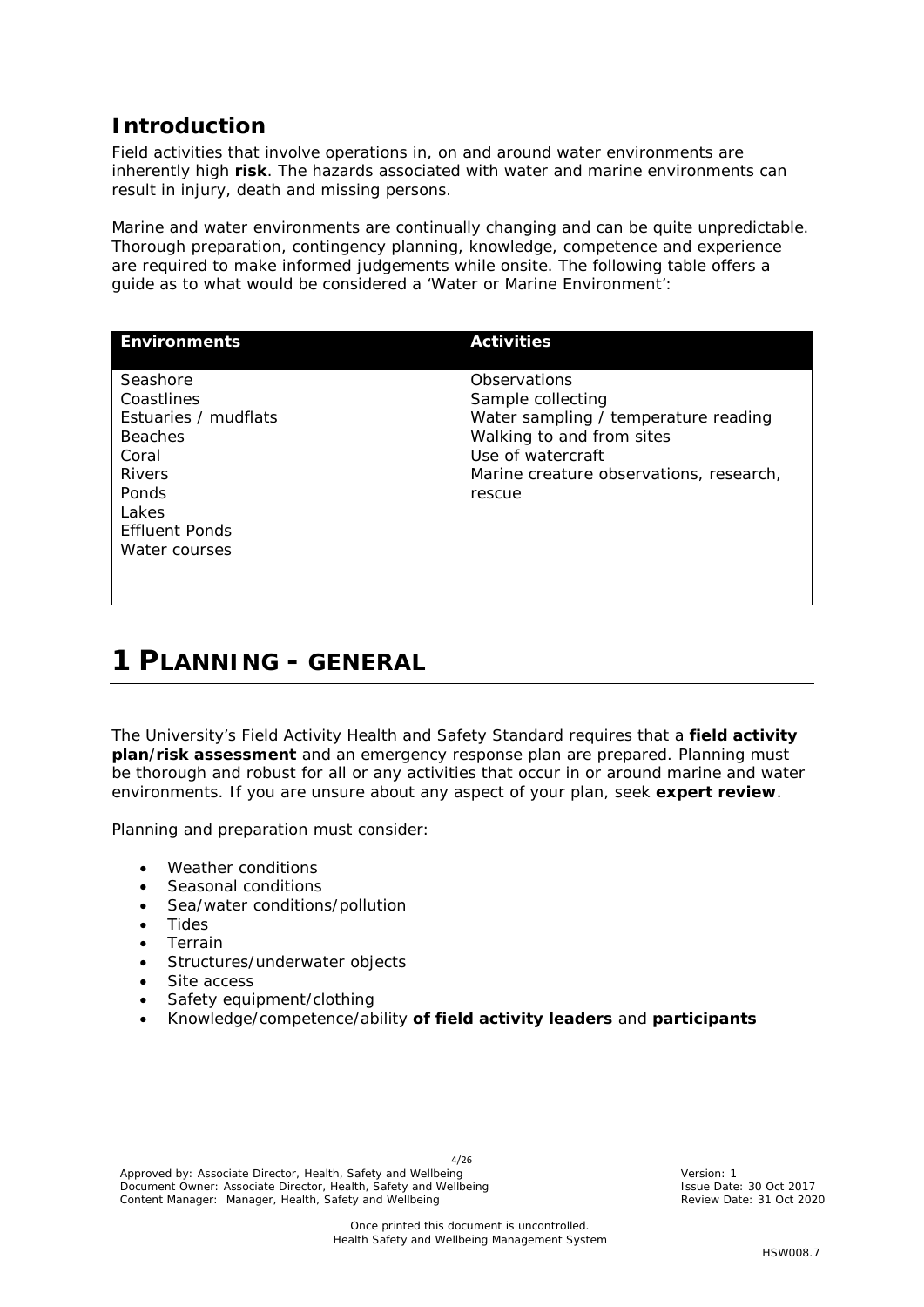- Number, gender and any medical conditions of participants
- Fitness/capabilities of participants
- Emergency response and accessibility

#### <span id="page-4-0"></span>**1.1 Emergency response actions**

An emergency response plan should consider:

- Actions to take should someone fall into the water
- Missing persons procedures
- Managing persons with hypothermia
- Life-saving and survival equipment
- First aid equipment and kits
- Emergency communication equipment and contact numbers
- Identification of nearest emergency medical centres for the location
- **Emergency Services access**

#### <span id="page-4-1"></span>**1.2 Emergency warnings**

In the event of a tsunami or Civil Defence alert that will affect a coastal location, field activities should immediately cease and the participants should go without delay to a safe area, normally being high ground. Safe evacuation areas may be signposted or instructions issued over radio and mobile phone networks. In some coastal areas a Civil Defence siren will be sounded continuously.

Where a tsunami warning is issued and the waves are not expected for several hours the activity should be postponed. It should not start again until the warning has been cancelled. Tidal and sea conditions may remain hazardous and unsettled for several days after an earthquake event, and aftershocks should be expected.

#### <span id="page-4-2"></span>**1.3 Maritime vessels – coverage**

This guidance will not specifically cover safety requirements for vessels or water craft that are covered by the Maritime Operators Safety System (MOSS) as approved by Maritime NZ.

All University vessels are subject to MOSS regulations. Both the vessel and the skippers must adhere to Maritime NZ operational requirements. The University of Auckland Leigh Marine Centre should be consulted for guidance involving new or existing vessels owned and operated by the University of Auckland.

A "safety case" applies to novel craft that operate on the New Zealand coast and/or internal waters of New Zealand. Novel crafts include, but are not limited to the following:

- Waka
- Powered canoe or kayak
- Powered surf board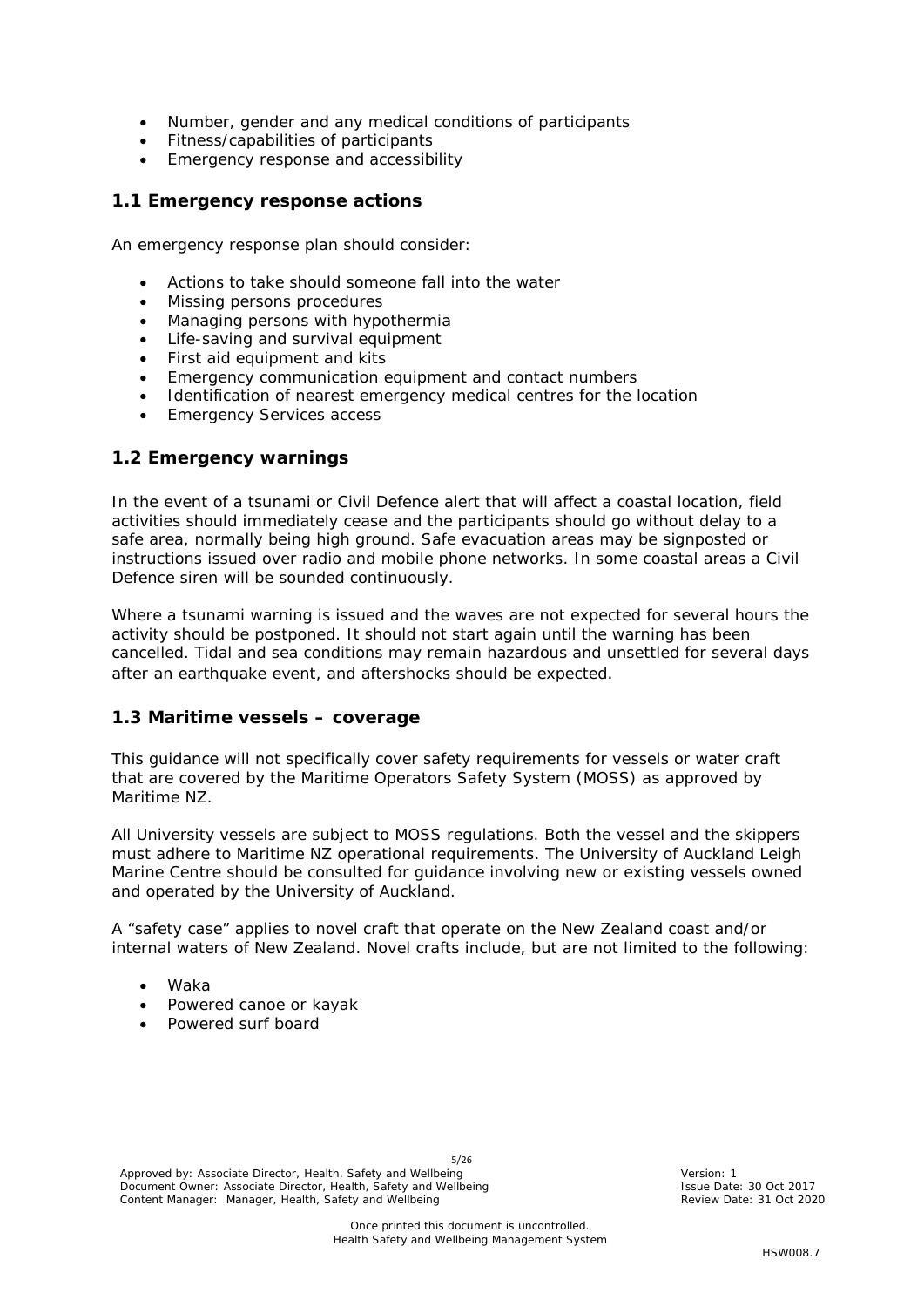- Personal water craft (includes jet skis)
- Amphibious craft
- **Submersibles**
- Reconfigurable barges

If any of the above named vessels are considered for operation, then Maritime NZ should be consulted: [Commercial safety systems](http://www.maritimenz.govt.nz/Commercial/Safety-management-systems/Safety-case.asp)

Watercraft such as kayaks, canoes and paddleboards are covered by these guidelines.

# <span id="page-5-0"></span>**1.4 Weather conditions**

- Weather report checks should be monitored three days prior to the field activity and regularly checked throughout the duration of the activity.
- Severe weather warnings issued by MetService must be monitored. Such conditions should be avoided, and the field activity cancelled or delayed until conditions have settled and warnings have been removed.
	- Weather conditions in New Zealand are very changeable.
	- o Weather systems offshore may influence sea conditions and result in heavy wave swells on coastlines.
	- o Changes in the season will influence weather patterns, temperatures and sea conditions, which will determine when certain activities around coastlines should take place.
	- o Storms resulting in heavy rain or melting snow in mountains or foothills may rapidly flood or rise downstream.

#### <span id="page-5-1"></span>**1.5 Sea conditions**

- High energy shorelines (rugged rocky areas and cliffs) have larger wave swells, which can be more destructive. These areas are predominantly found on New Zealand's West Coast and in exposed areas on the east coast.
- Low energy shorelines (smooth and low-lying terrain) have smaller, more predictable wave swells. These are found around the east coast of New Zealand and are not usually exposed directly to open sea. However, in severe weather any shoreline can be treacherous and needs to be avoided.
- There are various type of waves and the type most common around rocky coastlines are "surge waves". They tend not to break, and can sweep people off their feet and drag them into the sea. More information: [findabeach.co.nz](http://www.findabeach.co.nz/besafe/hazards/waves/)
- A marine and weather check should occur three days prior to the activity and be monitored for the duration.

Weather and Sea **Conditions** 

NZ Forecasts

[http://www.metservice.co](http://www.metservice.com/national/home) [m/national/home](http://www.metservice.com/national/home)

Weather Warnings [http://www.metservice.co](http://www.metservice.com/warnings/home) [m/warnings/home](http://www.metservice.com/warnings/home)

Marine Weather Warnings

[http://www.metservice.co](http://www.metservice.com/warnings/marine-warnings) [m/warnings/marine](http://www.metservice.com/warnings/marine-warnings)[warnings](http://www.metservice.com/warnings/marine-warnings)

MetService Marine App http://about.metservice [m/our-company/ways-to](http://about.metservice.com/our-company/ways-to-get-the-weather/weather-on-your-/metservice-marine-app/)[get-the-weather/weather](http://about.metservice.com/our-company/ways-to-get-the-weather/weather-on-your-/metservice-marine-app/)[on-your-/metservice-](http://about.metservice.com/our-company/ways-to-get-the-weather/weather-on-your-/metservice-marine-app/)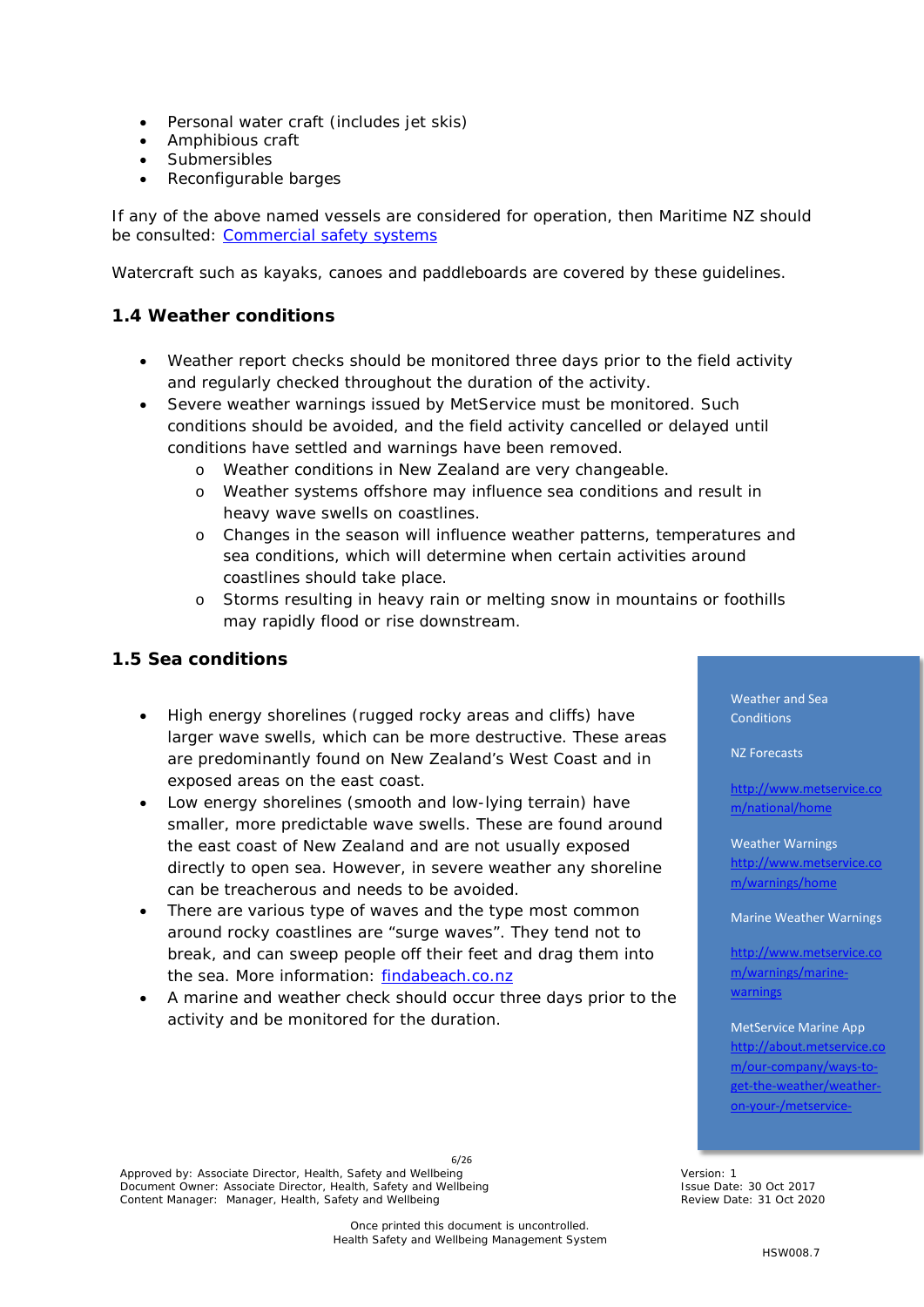- Tidal checks need to be undertaken to determine high and low tide ranges, as well as the best time to access beaches, estuaries and shore lines. Contact with a harbourmaster, surf lifesavers, coastguard, ranger or locals can also provide valuable information.
- Note that at high tide and during storms, sea conditions will be at their most treacherous.
- On some coastlines, high tide ranges can trap people on higher rocky outcrops or cut off previously used access ways.
- On some coastlines, tidal changes are more rapid than is normally expected. The activity should be planned accordingly to avoid becoming trapped.
- Trips should be planned to coincide with low tide and participants should return to a safe area prior to high tide.
- Where a high tide range is to be observed, this should be carried out in an area where participants are clear of incoming wave swells and have an alternative means of access or escape. Where this cannot be done, remote monitoring and measuring equipment should be used as an alternative.

#### <span id="page-6-0"></span>**1.6 Common warning signs / symbols**



Submerged objects / rocks that could trap

Unstable cliff / dunes / falling rocks and debris

# <span id="page-6-1"></span>**1.7 Communication equipment**

At least two means of communication equipment should be carried at all times:

• Mobile phones should be placed in a sealed plastic bag to provide protection from water. Mobile phone coverage may be limited in some coastal areas and an alternative communication alerting device will need to be carried e.g. SPOT.

7/26 Approved by: Associate Director, Health, Safety and Wellbeing Version: 1 Nersion: 1 Document Owner: Associate Director, Health, Safety and Wellbeing **Interpreterate: 19 Oct 2017** Issue Date: 30 Oct 2017 Content Manager: Manager, Health, Safety and Wellbeing Review Date: 31 Oct 2020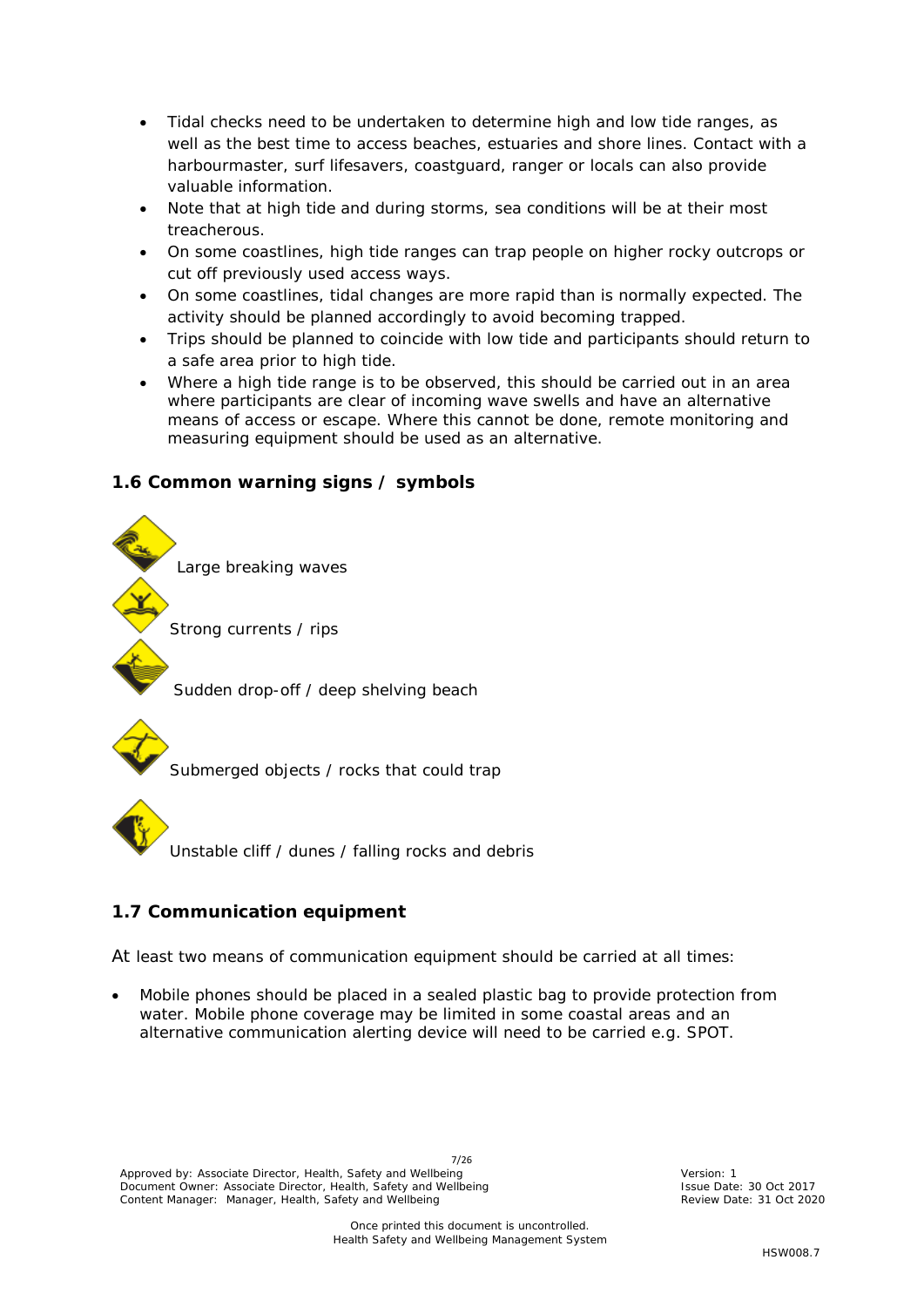- SPOT Tracker is a suitable alerting and tracking device for remote areas or where mobile phone coverage is unreliable or non-existent.
- A Personal Locator Beacon (PLB) should be carried for water/marine activities that are isolated, where access is difficult, or there is no mobile phone coverage
- VHF Marine Radio

#### <span id="page-7-0"></span>**1.8 Heavily polluted areas**

Heavily polluted areas should be avoided where possible. If required to examine or obtain samples, appropriate protective clothing and equipment will need to be worn. PPE should prevent physical contact and absorption of contaminated materials. Depending on the nature of contamination, such equipment may inhibit movement or flotation on a coastal environment.

#### <span id="page-7-1"></span>**1.9 Lifejackets**

Lifejackets (or alternatively the appropriate personal flotation devices (PFDs)) provide more than flotation. They allow a person in the water to keep still, thereby conserving energy, which will help to delay the onset of hypothermia. They also provide protection from injury in collisions, or when running aground.

A lifejacket or the appropriate PFD shall be worn when:

- There is a risk of falling into water
- There is a risk of being carried into deep or swift flowing water
- Swimming or wading ability is impaired
- Surge waves may sweep someone into the water
- Operating within 2 metres of a rock edge or ledge
- A participant has poor or no swimming ability.

Lifejackets should be worn at any time individuals are operating and when transiting to or from a site in a marine vessel (unless the vessel is commercially operated).

The lifejacket or PFD device shall meet NZ Standard 5823:2005 or other standard that is accepted by Maritime NZ. For more information, see [Choosing the right Lifejacket](http://www.maritimenz.govt.nz/recreational-boating/Lifejackets/Types-of-lifejacket-and-PFD.asp)

Note: Wetsuits provide warmth and a level of buoyancy, but a wetsuit is not an approved alternative to a lifejacket. Suitable lifejackets must be worn.

Dry suits are also appropriate if operating in a cold environment/low water temperatures and submersion is required or possible.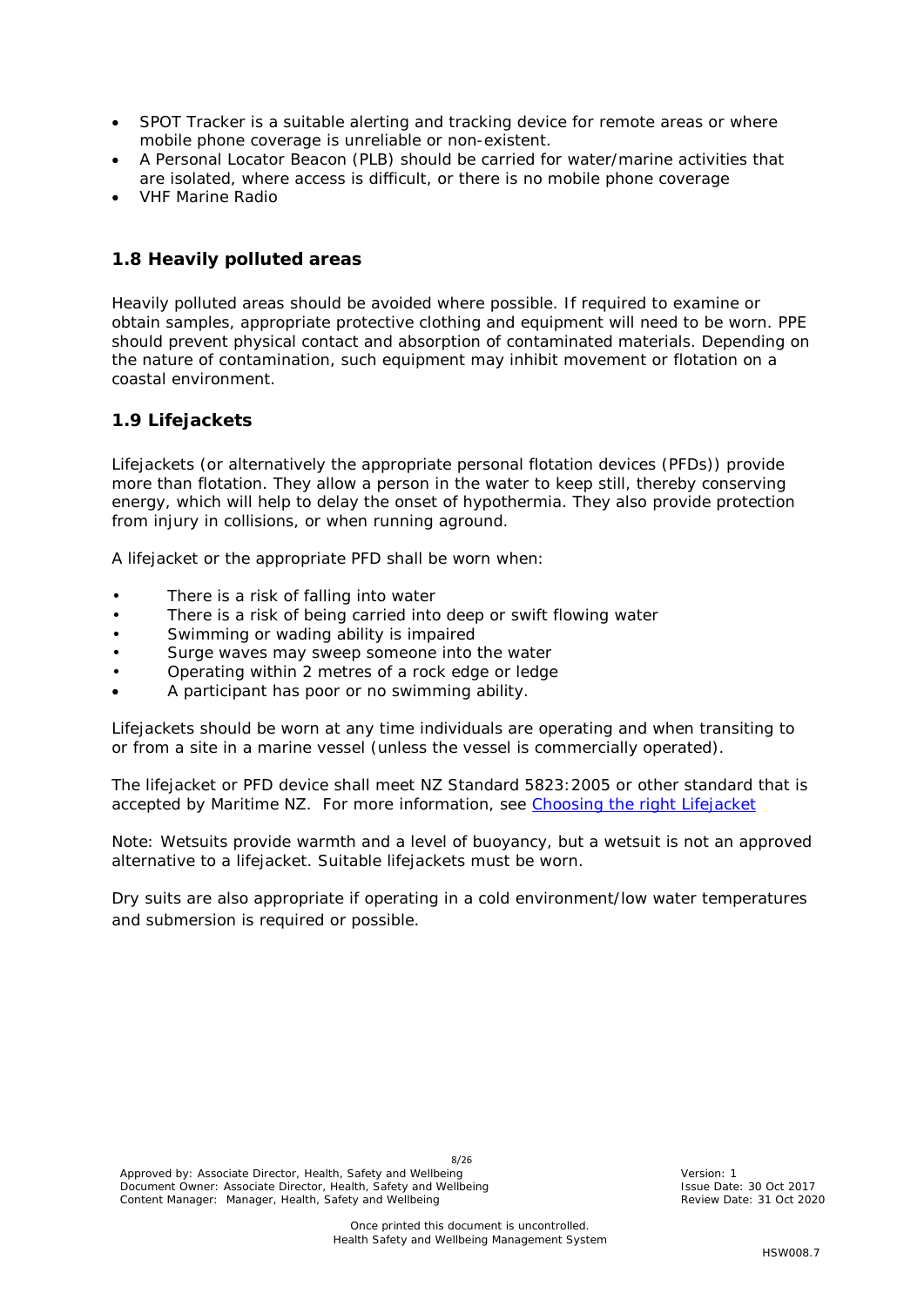#### <span id="page-8-0"></span>**1.10 Water rescue equipment**

Designed to help you stay afloat in the water, rescue equipment includes life buoys, life belts and buoyant cushions. They should be brightly coloured and fitted with a light, whistle or flag for marking your position in the water.

A flotation rescue buoy ("angel ring") or similar flotation device should be available to throw to any person who has fallen into the water.

Such devices include:

- MRD100 rescue stick
- Angel ring
- Rescue buoy, also called a Burnside buoy, or can



# <span id="page-8-1"></span>**1.11 Clothing and footwear**

When operating in moderate climates, light clothing should be worn to provide protection from sun, rain and cold. Light clothing is better if there is a risk of falling into the sea, as it allows the individual to swim and stay afloat. Shorts should be worn instead of long trousers. High visibility clothing should be worn.

- A spray jacket will provide good protection from sea spray and rain.
- Hats should be worn for sun protection and a thermal hat for head warmth in cold conditions.
- Gloves or fingerless gloves should be worn for hand protection.
- Spare dry clothing should be accessible.
- Sunglasses will help to minimise glare from the sea.
- On volcanic rock, rubber-based or soft-soled shoes are suitable.
- On sandstone or wet weedy slippery rock, shoes with cleats or spikes, or purpose-made felt rock-fishing shoes are recommended.
- 'Jandals', sandals and crocs should not be worn. They do not provide grip, security or support.
- Note that a change of footwear may be needed while transiting to and from site or walking on dry land.
- Do not wear gumboots or heavy clothing that will add significant weight to your body in water.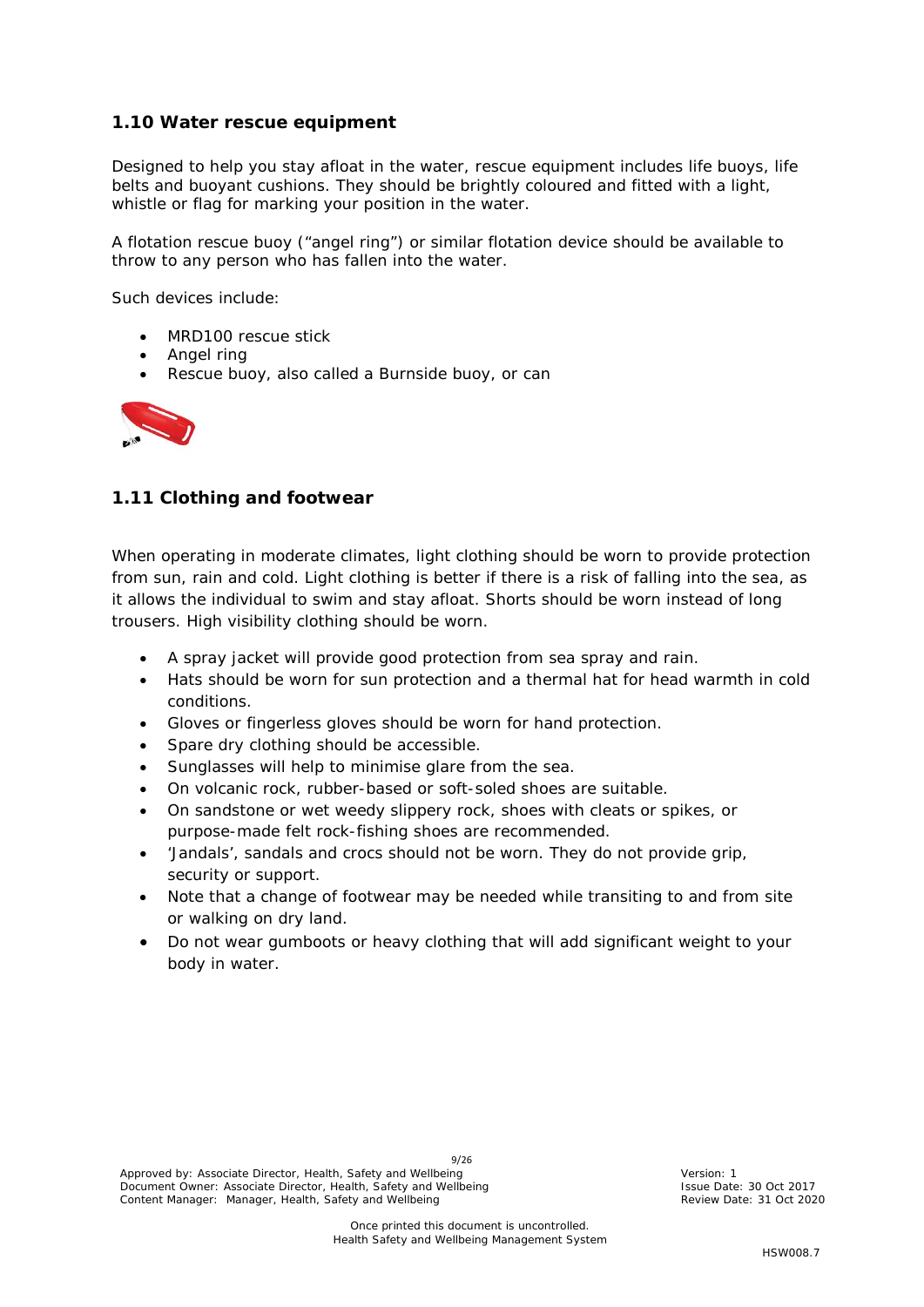# <span id="page-9-0"></span>**1.12 Marine creatures/mammals**

Research activities that involve observations of or interaction with marine creatures/mammals pose unique challenges and hazards. Great care is needed for the protection of the creatures and participants who may come into contact with them.

It is important that planning includes:

- Identification of known creatures/mammals located in the area. This is particularly important if operating overseas
- The dangers and risks these creatures pose
- The signs, symptoms, treatment and required first aid items to treat stings, barbs or poisons and where to get immediate help
- How to approach or move around such creatures

# <span id="page-9-1"></span>*1.12.1 General principles*

- Do not disturb, harass or make loud noises near marine creatures/mammals.
- Contact should cease should marine creatures/mammals show any signs of becoming disturbed or alarmed.
- Do not feed or throw any rubbish near marine creatures/mammals.
- Avoid sudden or repeated changes in speed or direction of any vessel or aircraft near a marine creature/mammal.
- There should be no more than three vessels and/or aircraft within 300m of any marine mammal.

# <span id="page-9-2"></span>*1.12.2 On shore*

- Give seals and sea lions space. Where practicable stay at least 20m away.
- Avoid coming between fur seals and the sea.
- Keep dogs on a leash and well away.
- Where practicable, do not drive vehicles closer than 50m to a marine mammal.
- Never attempt to touch seals or sea lions they can be aggressive and often carry diseases.

For safety guidance and rules on the protection of marine mammals, refer to: **[Department of Conservation Guidelines](http://www.doc.govt.nz/nature/native-animals/marine-mammals/sharing-our-coasts-with-marine-mammals/)** 

Where specific research requires interaction or tagging of marine creatures and is approved, a robust plan must be developed to ensure the safety of the creatures and the participants is in place.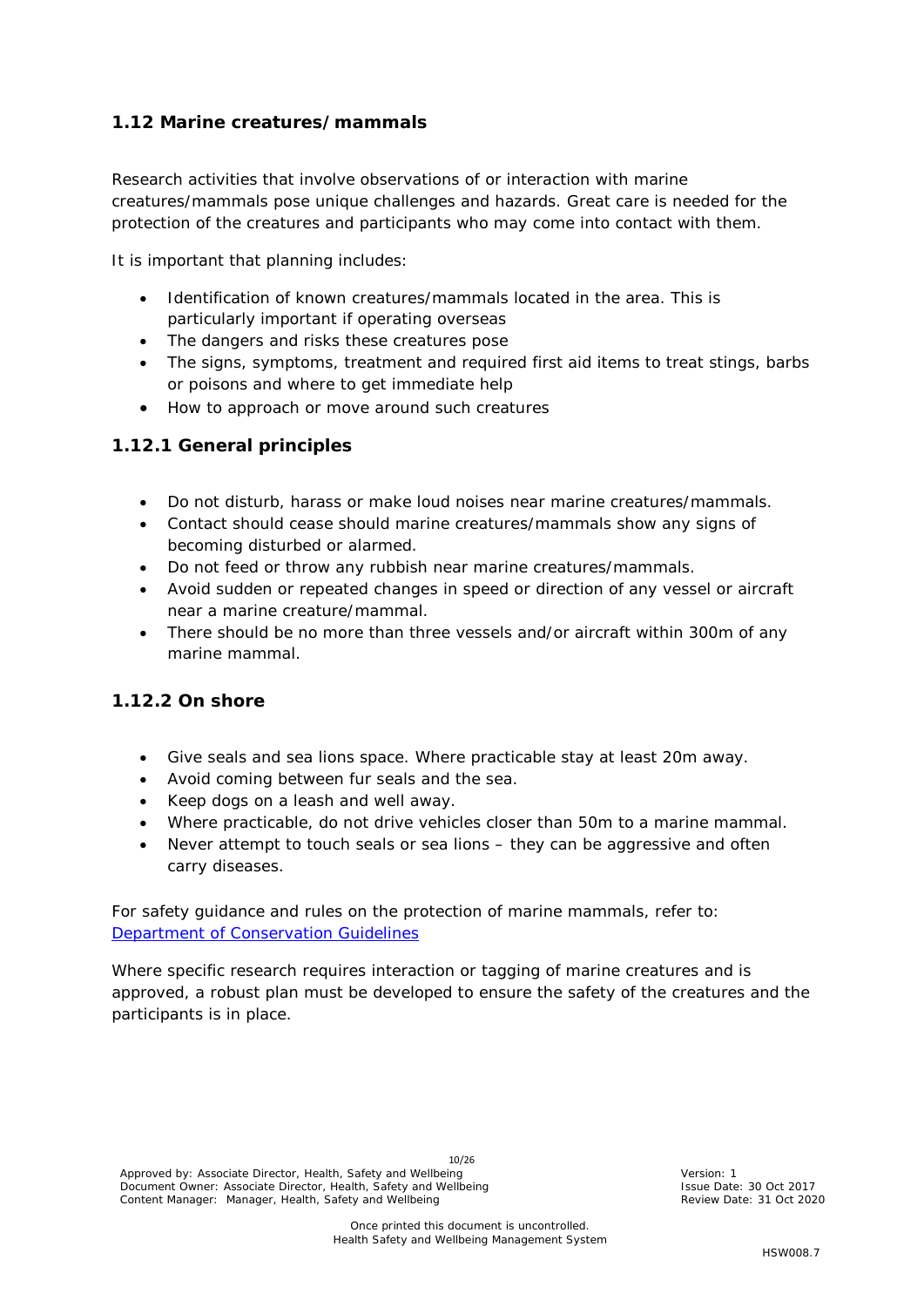#### <span id="page-10-0"></span>**1.13 Training**

A moderate to high level of physical ability/fitness is needed to negotiate sea shore, rock and cliff coastlines. Participants will need to be able handle irregular, possibly steep terrain and some walking may be needed to reach the site.

Participants should have a moderate to high ability to swim or stay afloat while operating in known high risk environments. Lifejackets must be worn for all high risk activities (see page 8 for more detail).

In addition, the following training may be required:

- Understanding of river properties (e.g. standing waves, eddy lines, holes, sieves)
- How to avoid foot traps and obstacles underwater
- What to do if swept off their feet (e.g. white water swimming, self-rescue, assisted rescue)
- River crossing technique
- How to assess bank stability, entry and exit points
- How to assess river speed, depth and bed condition from the bank
- Knowledge of survival strategies in swift-flowing and cold water

#### <span id="page-10-1"></span>**1.14 Safety equipment**

| <b>Personal items</b>                                                                                                   | <b>Group safety equipment</b>                                      |
|-------------------------------------------------------------------------------------------------------------------------|--------------------------------------------------------------------|
| Whistle                                                                                                                 | First aid kit(s) (refer to Operation Guidelines<br>Appendix 1)     |
| Water bottles / food                                                                                                    | Spare blankets                                                     |
| Sunscreen                                                                                                               | Torches (including spare batteries)                                |
| Drinking water                                                                                                          | Angel ring or rescue buoy with 20m rope attached                   |
| Clothing / hat / gloves<br>Warm clothing<br>Spare dry clothing<br>Clothing suitable for wet<br>conditions or submersion | Rubbish waste bags                                                 |
| Footwear including spare pair                                                                                           | Communication equipment<br>Mobile phone<br>Personal Locator Beacon |
|                                                                                                                         | <b>Hand sanitisers</b>                                             |
|                                                                                                                         | Signalling mirror                                                  |
|                                                                                                                         | Laminated emergency contact list                                   |
|                                                                                                                         | Spare water $1 - 5$ litres                                         |

<span id="page-10-2"></span>11/26 Approved by: Associate Director, Health, Safety and Wellbeing Version: 1 Nersion: 1 Document Owner: Associate Director, Health, Safety and Wellbeing **Interpreterate: 19 Oct 2017** Issue Date: 30 Oct 2017 Content Manager: Manager, Health, Safety and Wellbeing Review Date: 31 Oct 2020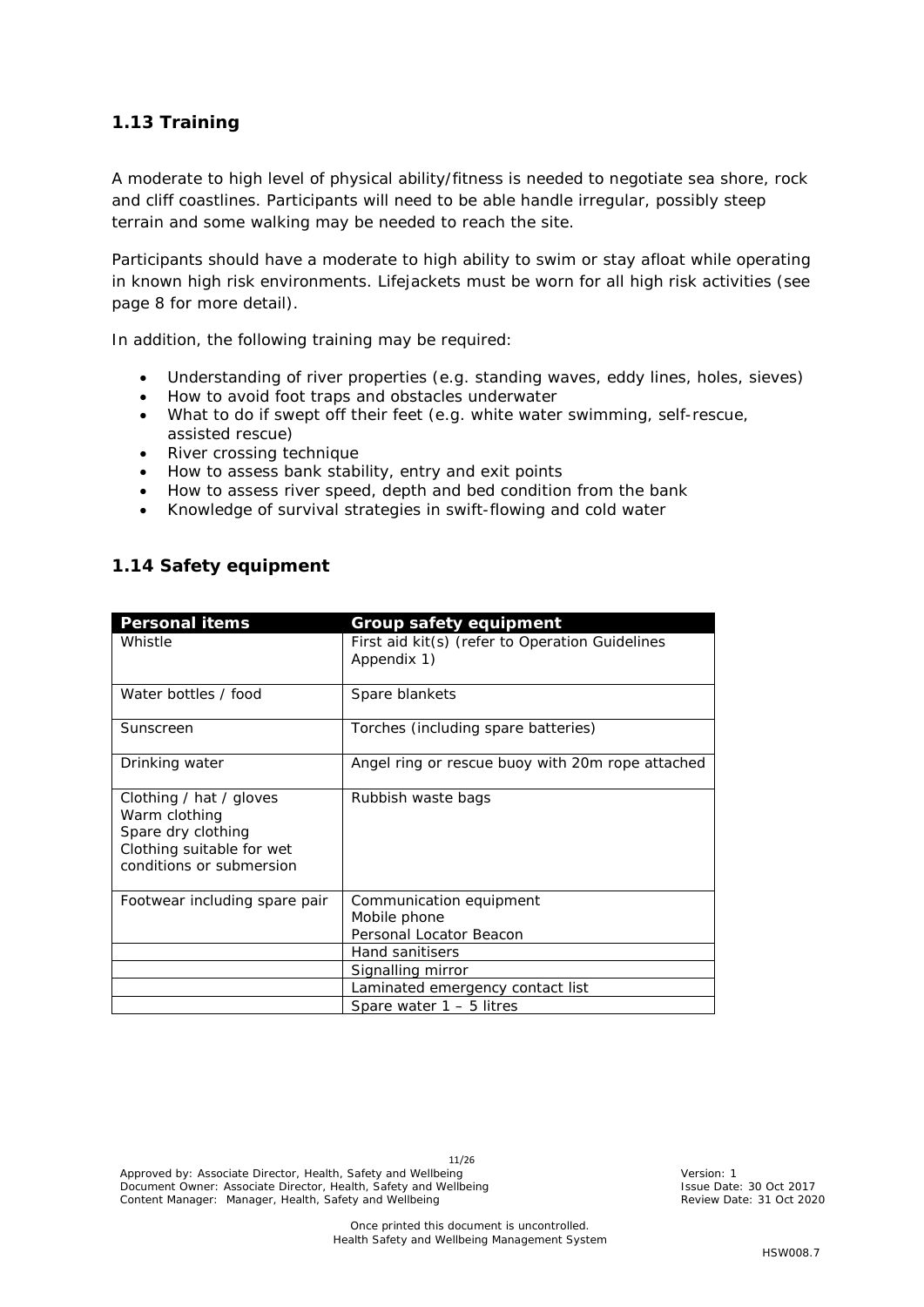# **2 SAFETY AROUND COASTLINES**

Research and teaching may involve participants operating on and around coastlines, rocky outcrops, caves, cliffs, headlands and skerries.

Operating around coastlines is considered a potentially high risk activity due to the risk of serious injury and drowning.

#### <span id="page-11-0"></span>**2.1 Risk categories**

High risk activities:

- On or around high energy coastlines, potential wave surge areas, areas where tidal ranges are large or change quickly, areas with currents and/or rips, unstable cliffs or foreshore, cliff edges and rock ledges
- In extremes of climate
- Operating at night
- Immersion in water at a depth of 0.5m or more
- Working with unpredictable marine creatures

Medium risk activities:

- On or around low energy coastlines
- At low tide, in areas with low wave swells and where tide changes are predictable
- Operating during daylight hours

| <b>Hazard</b>                                           | <b>Cause of harm</b>                                                    | <b>Result of harm</b>                                                |
|---------------------------------------------------------|-------------------------------------------------------------------------|----------------------------------------------------------------------|
| Wave swells /<br>rips / currents                        | Falls<br>Washed off rocks / coastal<br>landings                         | Broken bones, skin lacerations, head<br>injuries, drowning           |
| Tide ranges<br>and changes                              | Being t rapped<br>Washed off rocks<br>Increased wave swell              | Broken bones, skin lacerations, head<br>injuries, drowning           |
| Unstable and<br>abraded cliff<br>faces / loose<br>rocks | Rocks falling<br>Cliff collapse                                         | Broken bones, skin lacerations, head<br>injuries, suffocation, death |
| Undulating,<br>unstable and<br>slippery<br>surfaces     | Slips, trips and falls from<br>slippery moss algae or rock<br>out crops | Broken bones, skin lacerations, head<br>injuries, drowning, death    |
| Marine<br>creatures                                     | Attacks and injuries from<br>marine creatures or bird life              | Loss of blood, poisoning, allergic reaction,<br>infection, death     |
| Pollution /<br>waste<br>materials                       | Needles, hazardous<br>materials, oil, wire netting                      | Poisoning, allergic reaction, infection, death                       |
| Visibility /<br>light                                   | Trips, slips and falls on<br>terrain                                    | Broken bones, skin lacerations, head<br>injuries                     |

Health, Safety and Wellbeing Service [hsw@auckland.ac.nz](mailto:hsw@auckland.ac.nz) Ext 84896 or Phone (09) 923 4896 [www.auckland.ac.nz/hsw](http://www.auckland.ac.nz/hsw) [www.staff.auckland.ac.nz/hsw](http://www.staff.auckland.ac.nz/hsw)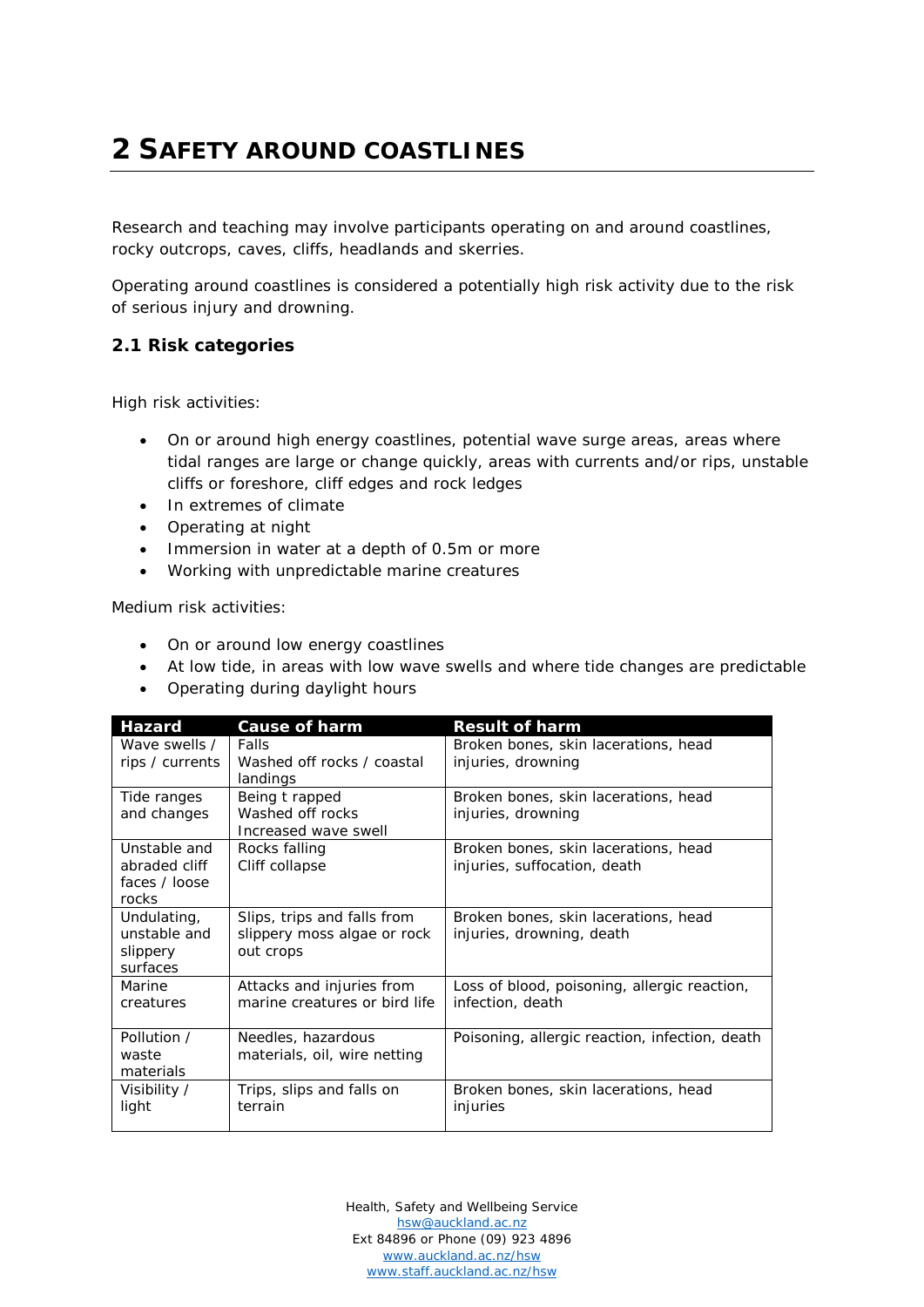| Changeable<br>weather<br>extremes | Treacherous sea conditions<br>Sodden and/or damaged<br>terrain | Hypothermia, drowning             |
|-----------------------------------|----------------------------------------------------------------|-----------------------------------|
| Climate                           | Extremes of heat or cold,<br>exposure to sun                   | Hypothermia, dehydration, sunburn |

# <span id="page-12-0"></span>**2.2 Prior planning and preparation**

Information must be gathered on the location/s that will be visited:

- Determine site access and condition
- Determine the type of terrain to be encountered, vehicle and track access
- Determine the sea conditions at that specific coastline location
- Determine tide times and influences on that coastline location
- Decide when is the best time to go, then monitor weather forecasts three days prior to activity departure.
- Determine safety equipment to be carried e.g. ropes, flotation devices, rescue equipment, helmets, beacons
- Determine the type of clothing and footwear, what and spares are needed
- Determine whether pollution or hazardous substances may be present.

Onsite final checks:

- Check in with rangers, harbour master or other relevant agencies (e.g. surf lifesaving) for any further information or advice.
- Check safety signs and notice boards.
- Confirm check in time, expected duration and completion time of activity.
- Confirm pre-determined check in times with administrative base and /or nominated contacts.
- Check and review emergency response and survival equipment.
- Conduct participant safety briefing, pointing out hazards and relevant features.
- Undertake roll call of participants if it is a group activity.
- Ensure each participant has suitable clothing and support equipment.
- Ensure participants' safety equipment (e.g. life jackets, helmets) is accessible, fits the individual and is in good repair
- Prior to entering the location, it is imperative that wave swells and weather conditions are observed to establish their movement and coverage of a coastline.
- Monitor the weather forecast regularly for approaching squalls or wind changes. This is particularly important if conducting activities on high energy coastlines.
- Activities should be carried out when the tide is going out/low and participants should return to a safe area prior to high tide.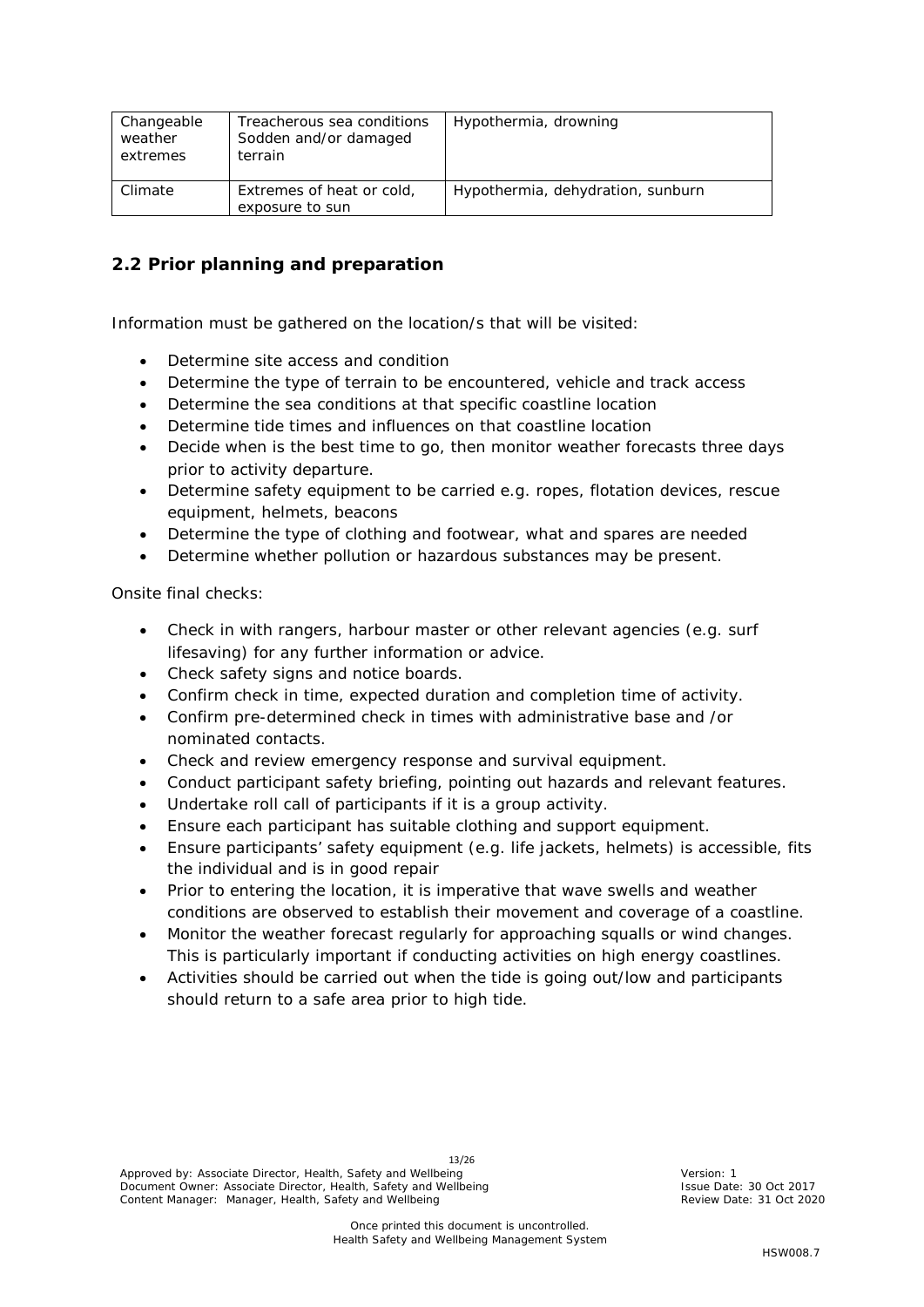# <span id="page-13-0"></span>**2.3 Activities at high tide**

Where high tide range is to be observed this should be done in a safe area where the participants are clear of incoming wave swells and have an alternative means of access or escape. Where this is not possible, remote monitoring and measuring equipment should be used as an alternative.

# <span id="page-13-1"></span>**2.4 Operating at night**

Activities being conducted overnight, after sunset or before sunrise should be avoided. Lack of visibility and the rugged terrain increases the risk of harm from falls, and reduces options for escape and emergency response.

Where research activities require observations overnight, all reasonable steps must be taken to install and utilise monitoring equipment that is operated remotely from a safe location. Research activities requiring participants to be onsite overnight will require approval from the dean/head of school.

#### <span id="page-13-2"></span>**2.5 Working alone**

- No activity in this environment can be undertaken alone.
- This type of field activity requires a minimum of two persons who are suitably competent, knowledgeable and physically able to undertake it.

#### <span id="page-13-3"></span>**2.6 Group work/staff ratios**

• Seek further advice from the Health, Safety and Wellbeing Service with regards to suitable ratios for group work and supervision.

#### <span id="page-13-4"></span>**2.7 Communication equipment** (for more detail, see page 7)

- Mobile phone, placed in a sealable plastic bag
- Personal Locator Beacon 406khz (where mobile phone coverage is not available)
- SPOT Tracker

#### <span id="page-13-5"></span>**2.8 Approvals/authorisations/external organisations**

- Harbour master
- Department of Conservation (Rangers)
- Auckland Council (Rangers)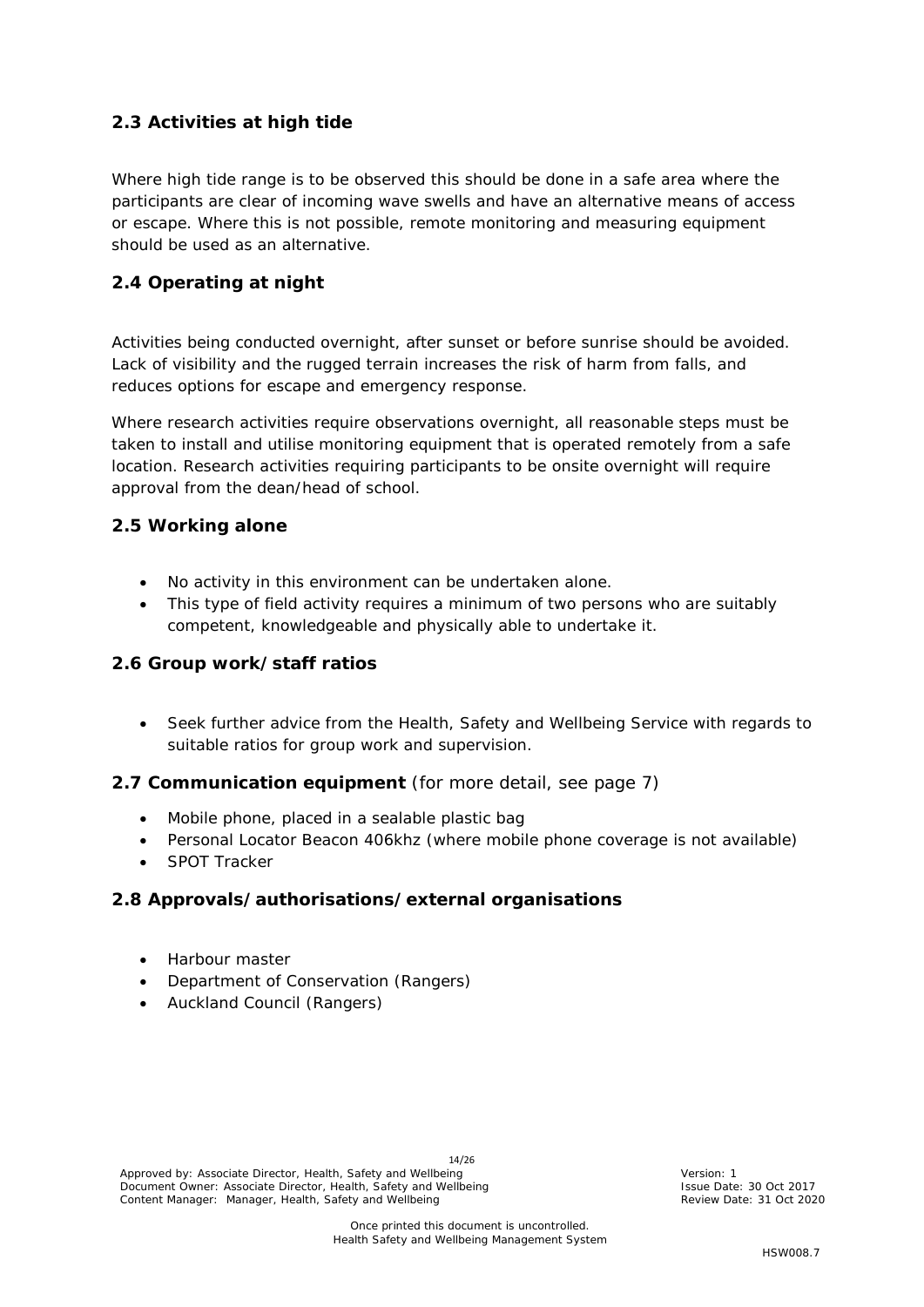# <span id="page-14-0"></span>**2.9 Operational safety guidance quick reference**

- Wear a lifejacket.
- Pay particular attention to swell and tide information.
- Pay attention to warning signs.
- Let others know your location, time onsite and confirm when completed.
- Never operate alone.
- Never operate in exposed areas during rough or large seas.
- Spend at least ten minutes observing the sea conditions before approaching a rock ledge.
- Never turn your back on the sea.
- Never operate from wet rocks where waves and spray have obviously been sweeping over them.
- Stay clear of rock ledges, blow holes or where wave spray or surges are apparent.
- Wear light clothing and suitable footwear that will allow you to swim or stay afloat should you fall into the sea. Have spare dry clothing available to change into.
- Have two means of communication e.g. mobile phone, PLB in a waterproof bag.
- Keep to well-defined footpaths and tracks.
- On or under cliff faces:
	- o Avoid any areas where there are signs of recent landslide/rock falls.
	- o Do not climb cliffs.
	- o Take care near cliff edges, particularly in strong or gusty winds.
	- o Never shelter under overhangs.
- Do not disturb, harass or make loud noises near marine mammals.
- Contact should cease if marine mammals show any signs of becoming disturbed or alarmed.
- Give seals and sea lions space. Where practicable stay at least 20m away.
- Avoid coming between fur seals and the sea.
- Keep dogs on a leash and well away.
- Where practicable, do not drive vehicles closer than 50m to a marine mammal.
- Never attempt to touch seals or sea lions they can be aggressive and often carry diseases.

# <span id="page-14-1"></span>**2.10 Emergency procedures**

If someone else is washed into the sea:

- 1. Don't jump in after them.
- 2. Look for an angel ring, life buoy or something that floats.
- 3. Throw the life buoy, or something that floats, to the person in the water.
- 4. Direct person to a calm area to get back to shore.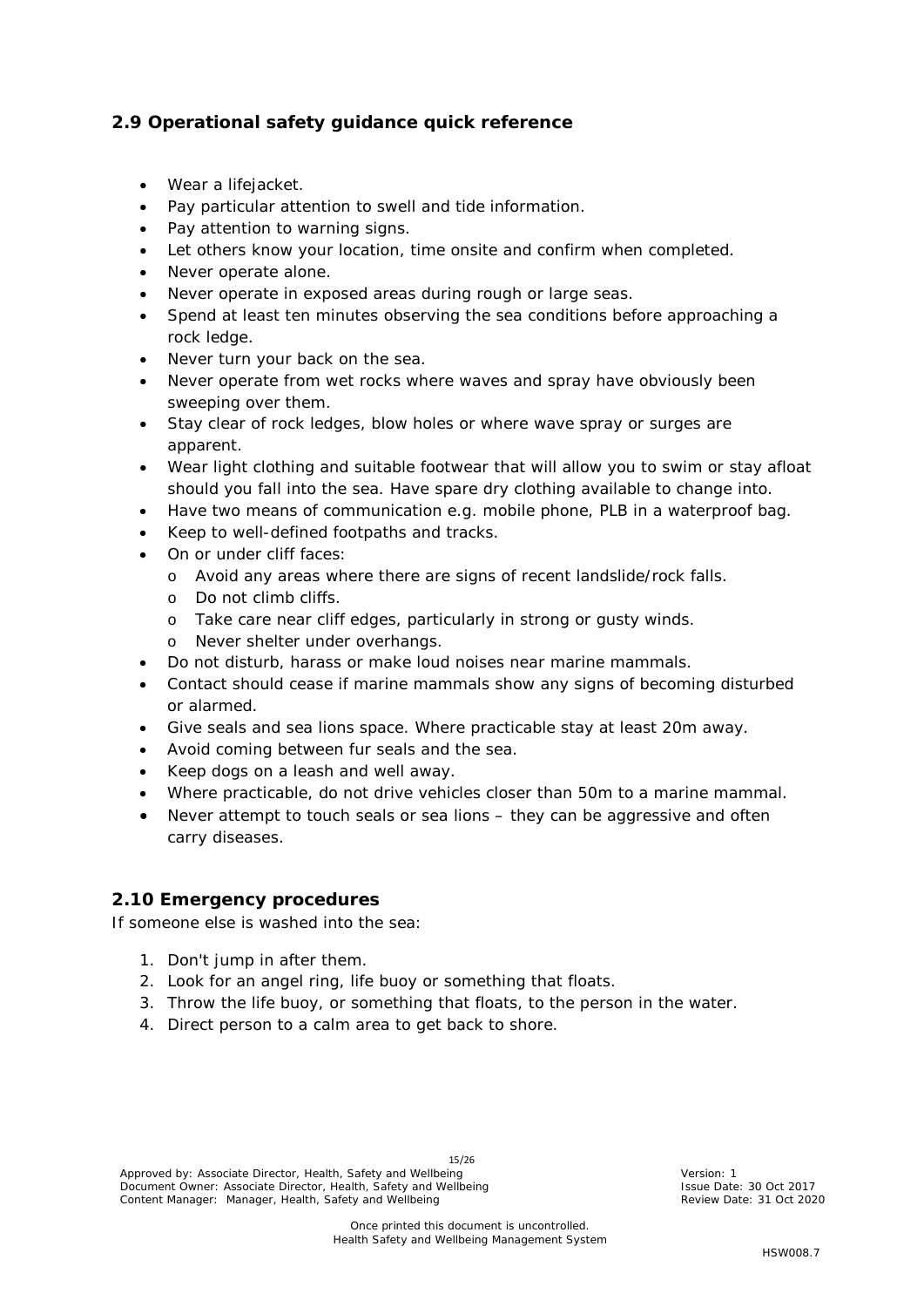- 5. Dial 111 on your mobile phone or go for help.
- 6. Wrap person in warm clothing once they have reached the shore.
- 7. Seek immediate medical attention or call for an ambulance.

If you are swept into the sea:

- 1. Stay calm.
- 2. Inflate your lifejacket or grab an angel ring/flotation buoy.
- 3. Yell for help if no one has observed you falling in.
- 4. Swim or paddle to shore if you can.
- 5. Remain with flotation device if swept further out to sea, conserve energy and turn your back to incoming waves.
- 6. Activate EPIRB or PLB if carried.
- 7. Raise an arm in the air and wave to indicate to searchers where you are.

16/26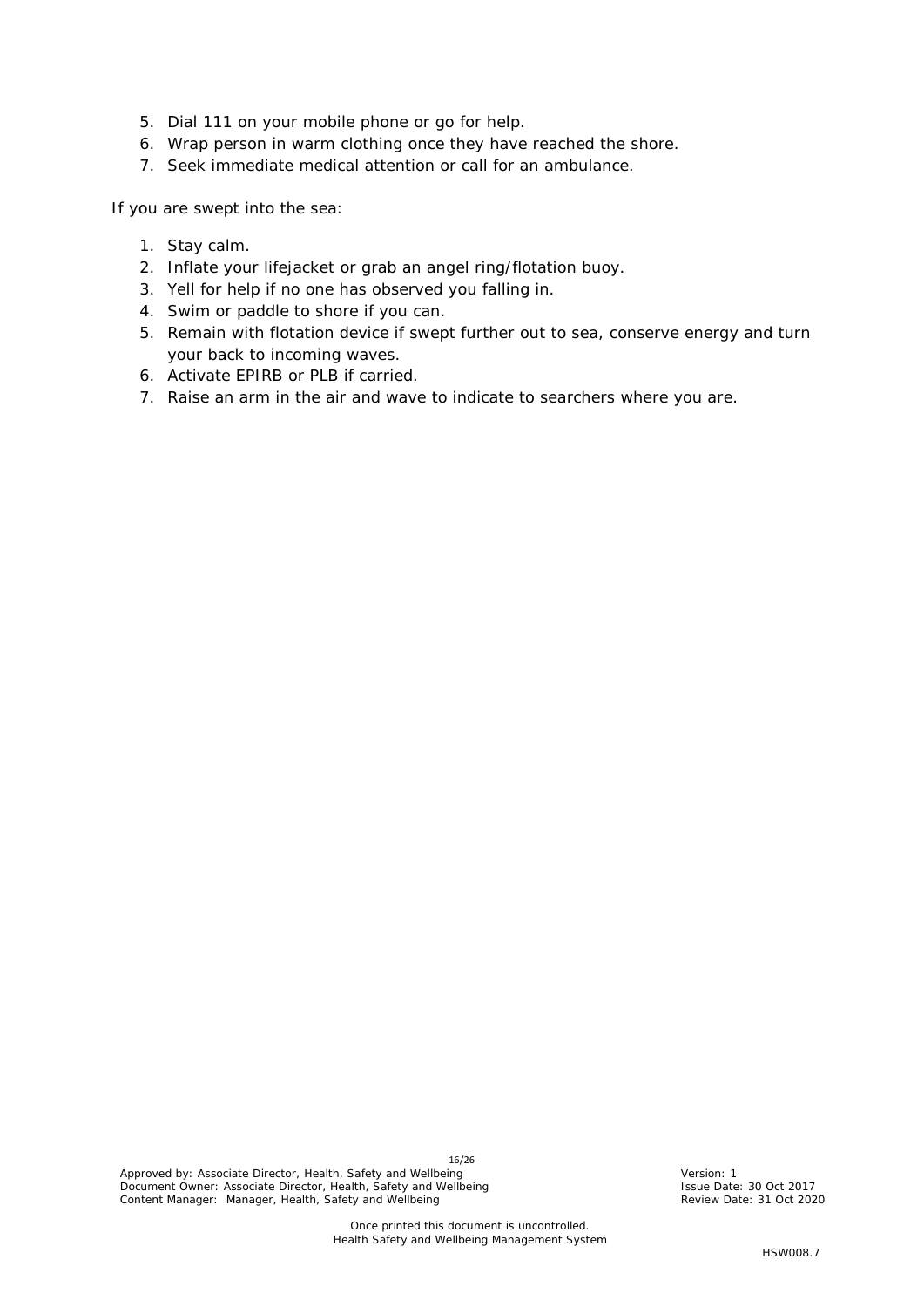# <span id="page-16-0"></span>**3 SAFETY ON AND AROUND CLIFFS**

There are numerous hazards that can be encountered while operating on or around coastal cliff environments and it is essential that robust planning and preparation is conducted. Operating around coastlines is considered a potentially high risk activity due to the risk of serious injury.

#### <span id="page-16-1"></span>**3.1 Hazards**

- Rock falls
- Cliff collapse
- Rugged or craggy terrain
- Slippery and loose surfaces
- Mud entrapment
- Cold, wind chill, hyperthermia, exposure
- Worn steps and stairs, uneven paths
- The condition of the edge solid, slippery, crumbling, or shelving
- Trip hazards near the edge that could lead to a fall
- Parts of the path or steps that are narrow or steep
- Weather conditions such as high wind, poor visibility and icy surfaces

# <span id="page-16-2"></span>**3.2 Prior planning and preparation**

Information must be gathered on the location/s that will be visited.

- Determine site access and condition.
- Determine the type of terrain to be encountered, vehicle and track access.
- Determine the nature of cliff geology and stability.
- Determine the weather and conditions at that specific location.
- Determine tide times and influences of cliffs around coastline.
- Decide when is the best time to go, and monitor weather forecasts three days prior to departure.
- Determine safety equipment to be carried e.g. ropes, flotation devices, rescue equipment, helmets, beacons, personal protective clothing and equipment.
- Determine the type and numbers of protective clothing and footwear (including spares).
- Determine whether pollution or hazardous substances may be present.

Onsite final checks:

• Check in with rangers, harbour master or other relevant agencies (e.g. surf lifesaving) for any further information or advice.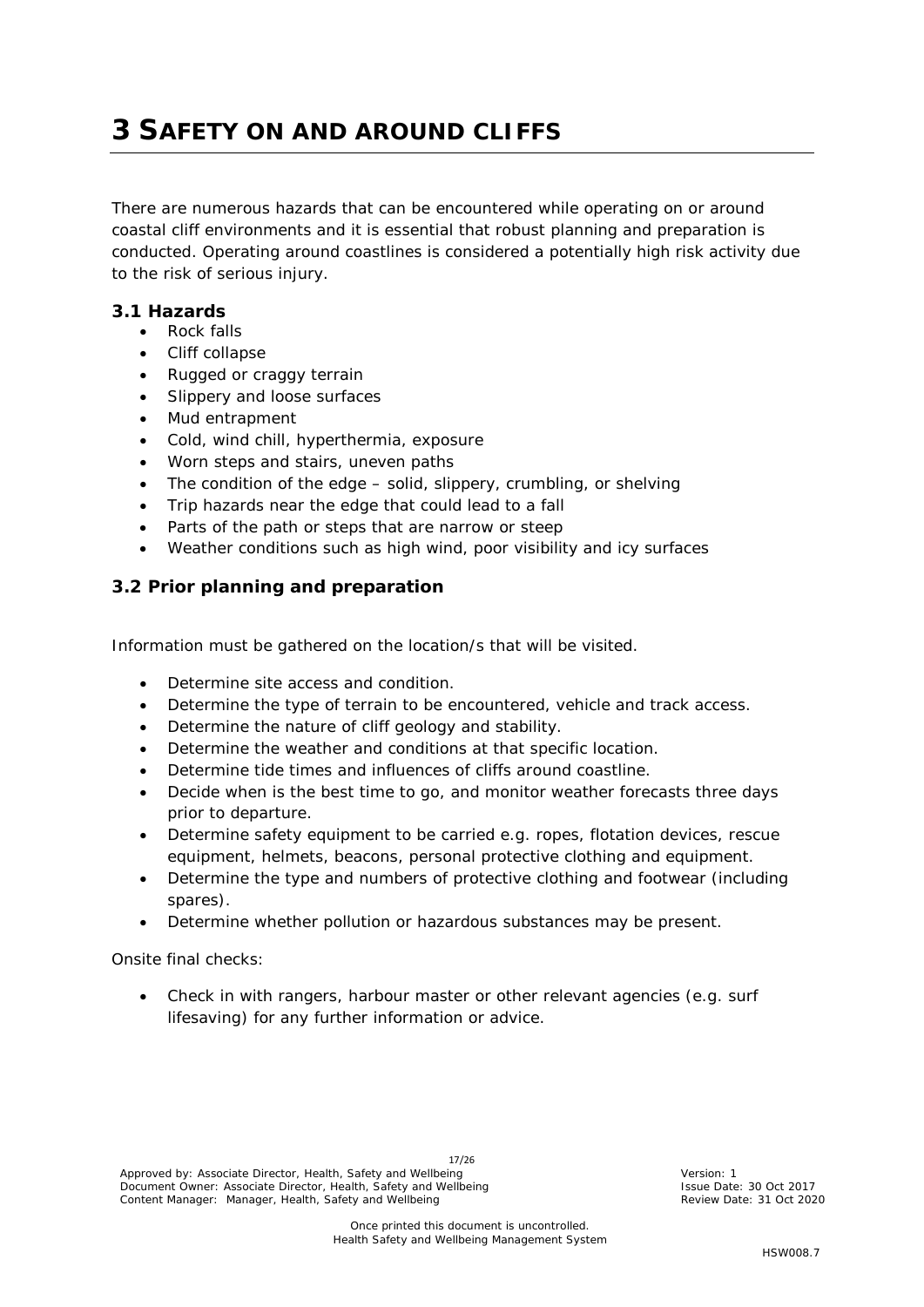- Check safety signs and notice boards.
- Confirm check in time, expected duration and completion time of activity.
- Confirm pre-determined check in times with administrative base and /or nominated contacts.
- Check and review emergency response and survival equipment.
- Conduct participant safety briefing, pointing out hazards and relevant features.
- Undertake roll call of participants if it is a group activity.
- Ensure each participant has suitable clothing and support equipment.
- Ensure participants' safety equipment (e.g. life jackets, helmets) is accessible, fits the individual and is in good repair
- Monitor the weather forecast regularly for approaching squalls or wind changes. This is particularly important if the cliffs are on high energy coastlines.
- Activities should be carried out when the tide is going out/low and participants should return to a safe area prior to high tide.

# <span id="page-17-0"></span>**3.3 Abseiling**

Abseiling down a cliff is a specialised activity, requiring a professional abseiler to assess the suitability of the area and provide training in the use of a rope abseiling system. Only people who are fully trained and experienced abseilers are permitted to undertake such activity.

#### <span id="page-17-1"></span>**3.4 Working alone**

- No activity in this environment can be undertaken alone.
- This type of field activity requires a minimum of two people who are suitably competent, knowledgeable and physically able to undertake it.

# <span id="page-17-2"></span>**3.5 Safety and personal protective equipment (PPE)**

| <b>Personal items</b>                    | <b>Group safety equipment</b>             |
|------------------------------------------|-------------------------------------------|
| Helmet                                   |                                           |
| Whistle                                  | First aid kit (refer to suggest supplies) |
| Drinking water / food                    | Spare blankets / sleep bag                |
| Sunscreen                                | Torches (including spare batteries)       |
|                                          | Rope 20 m                                 |
| Clothing / hat / gloves<br>Warm clothing | Rubbish waste bags                        |

18/26 Approved by: Associate Director, Health, Safety and Wellbeing Version: 1 Nersion: 1 Document Owner: Associate Director, Health, Safety and Wellbeing **Interpreterate: 19 Oct 2017** Issue Date: 30 Oct 2017 Content Manager: Manager, Health, Safety and Wellbeing Review Date: 31 Oct 2020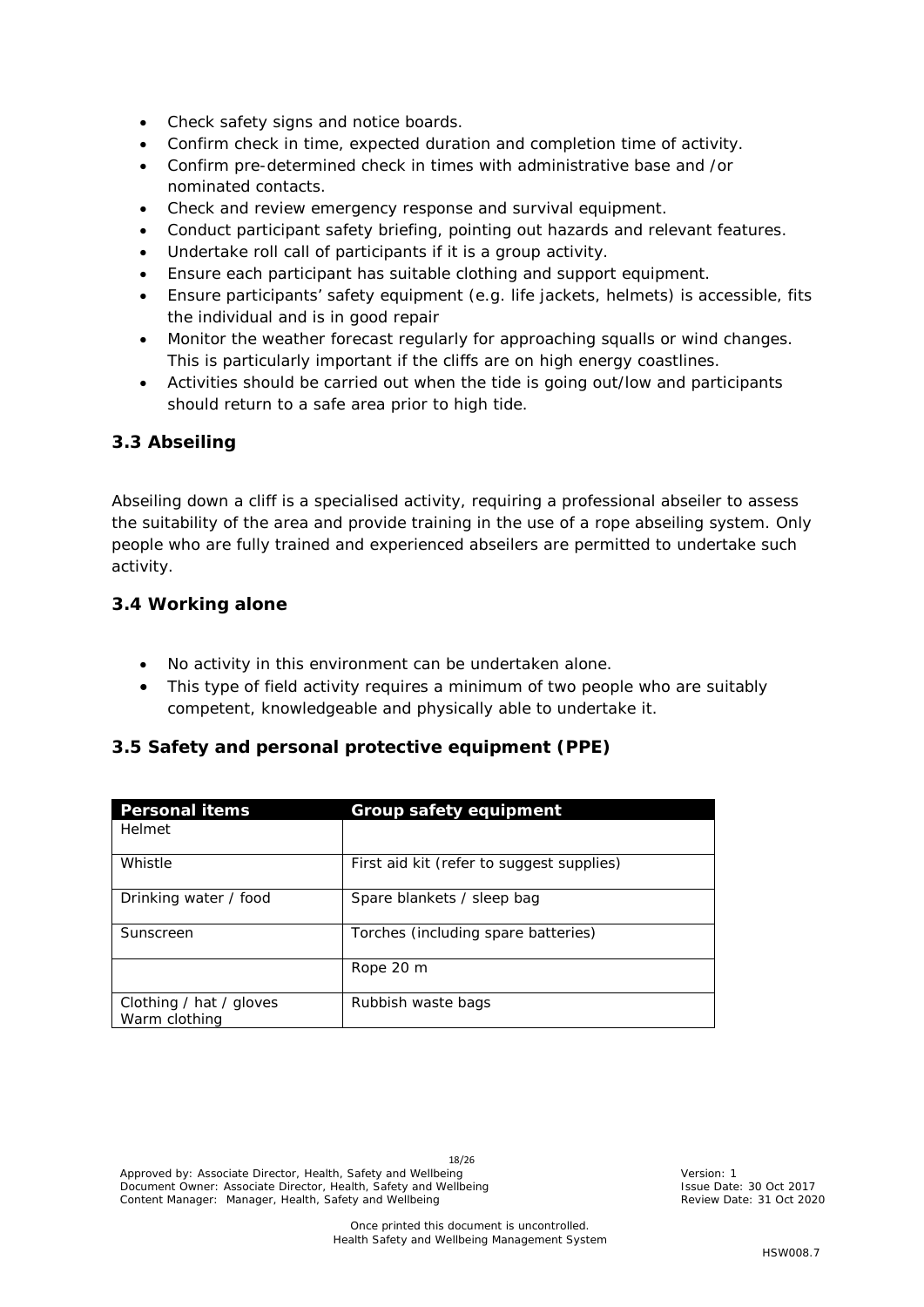| Spare dry clothing if likelihood<br>of getting wet<br>Clothing suitable for wet<br>environment or submersion         |                                                                    |
|----------------------------------------------------------------------------------------------------------------------|--------------------------------------------------------------------|
| Suitable footwear that is<br>rubber soled and provides<br>support to ankle<br>Spare footwear should be<br>considered | Communication equipment<br>Mobile phone<br>Personal Locator Beacon |
|                                                                                                                      | Hand sanitisers                                                    |
|                                                                                                                      | Signalling mirror                                                  |
|                                                                                                                      | Laminated emergency contact list                                   |
|                                                                                                                      | Spare water $1 - 5$ litres                                         |

# <span id="page-18-0"></span>**3.6 Onsite operational plan**

- Note warning signs.
- Keep to designated tracks.
- Move around the cliff area at a sensible pace.
- Wear suitable footwear such as walking or safety boots. Avoid wearing gumboots as they offer limited grip and ankle support on loose or slippery rocks.
- Try to avoid muddy areas. Look for evidence of mud depth and if in doubt use a stick to test the stability of the surface ahead of you.
- It's best not to venture off alone, instead try to remain close to at least one other person and carry a mobile phone in case you get into difficulties.
- Keep a safe distance from the cliff edge and always maintain a safe walking pace. There are usually no warnings that you're approaching a vertical drop.
- Keep well clear of the foot of a vertical or near-vertical cliff face a distance of 8m+. Wearing a hard hat is recommended.
- Have a participant act has a safety supervisor to maintain a watch on the cliff and participants. An escape route and safe assembly point should be determined.

#### <span id="page-18-1"></span>**3.7 Communication equipment**

- Mobile phone placed in a sealable plastic bag
- Personal Locator Beacon 406khz (where mobile phone coverage is not available)
- SPOT Tracker

#### <span id="page-18-2"></span>**3.8 Approvals/authorisations/external organisations**

- Harbour master
- Department of Conservation (rangers)
- Park rangers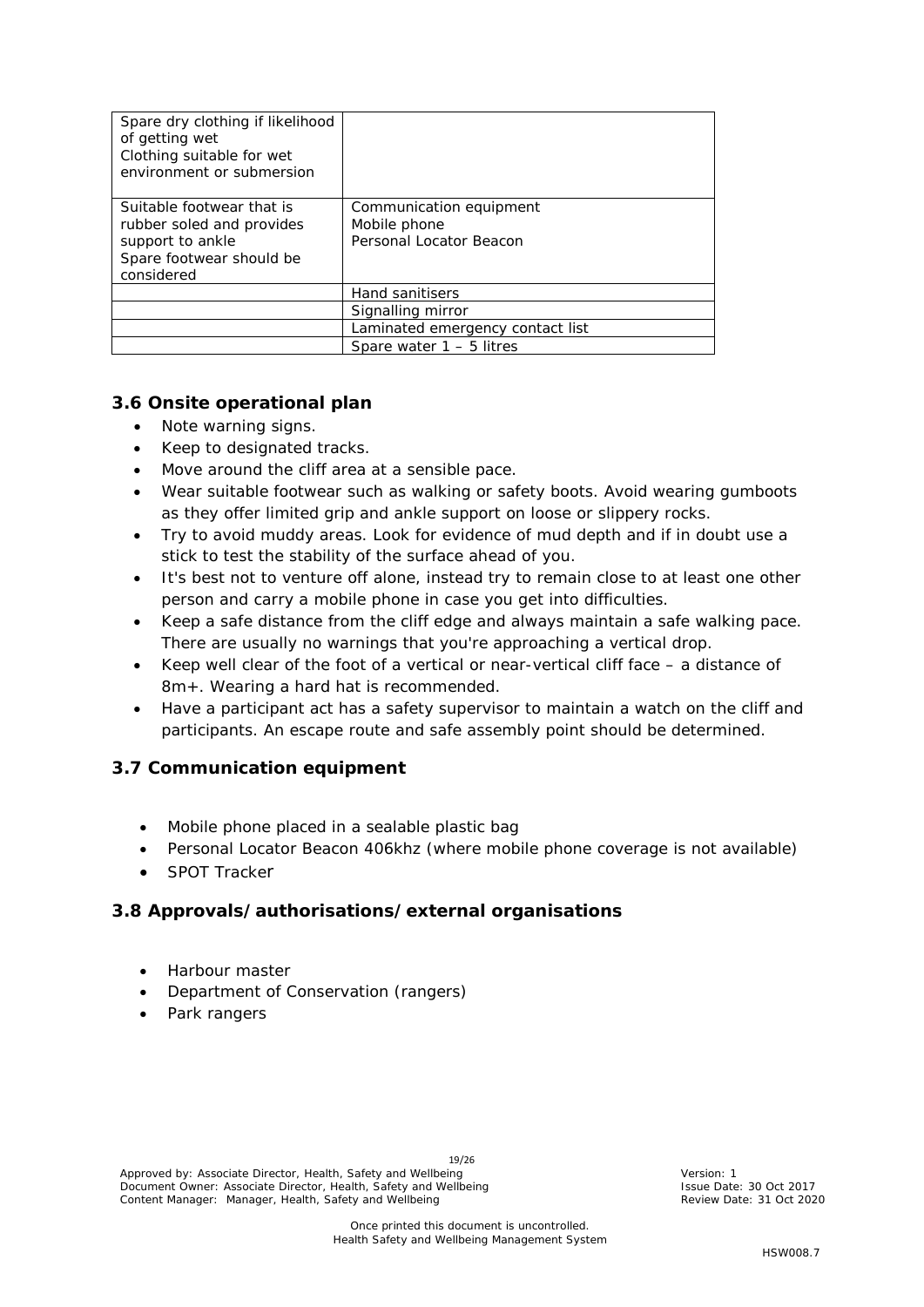# <span id="page-19-0"></span>**4 SAFETY IN AND AROUND RIVERS**

Rivers present some of the greatest hazards in the outdoors. Errors of judgement often have serious consequences. Even experienced and skilled people have drowned after being tempted to cross a river against their better judgement.

#### <span id="page-19-1"></span>**4.1 Hazards**

- Flooding
- Swift currents
- Eddies
- Rapids
- Recirculating waves
- Obstacles under the water
- Freezing cold water

# <span id="page-19-2"></span>**4.2 Prior planning and preparation**

Information must be gathered on the location/s that will be visited.

- Determine site access and condition.
- Determine the type of terrain to be encountered, vehicle and track access.
- Determine the nature of river bank geology and stability.
- Determine the weather and conditions at that specific location.
- Decide when is the best time to go, and monitor weather forecasts three days prior to departure.
- Determine safety equipment to be carried e.g. ropes, flotation devices, rescue equipment, beacons, personal protective clothing and equipment.
- Determine the type and numbers of protective clothing and footwear (including spares).
- Determine whether pollution or hazardous substances may be present.

# <span id="page-19-3"></span>**4.3 Onsite operational plan**

- Note warning signs.
- Keep to designated tracks.
- Wear suitable footwear such as walking boots, and thigh, waist or chest waders when working in the river/stream. Avoid wearing gumboots as they offer limited grip and ankle support on loose or slippery rocks.
- Use a wading staff in the water to help assess depth and brace yourself against strong currents.
- Plan your route, and plan an escape route if the going gets tough.
- In difficult situations, you can hold hands or lock arms with another participant.
- Don't step on the top of big rocks; keep your feet on the bottom between the rocks.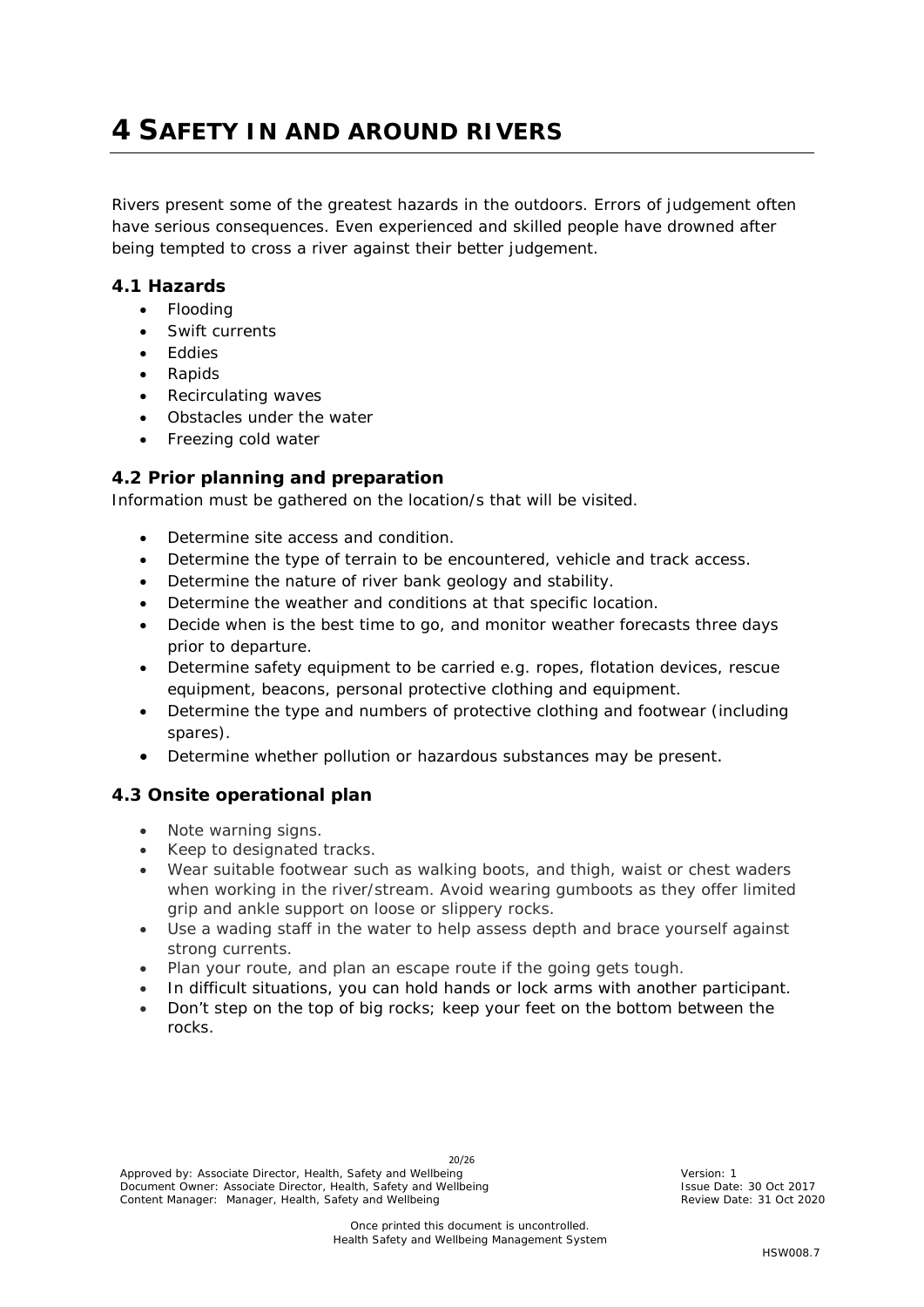- Avoid getting your feet wedged between rocks.
- Don't allow yourself to get overly tired. Be aware of your energy limit, and take rest breaks accordingly.
- If you do fall into deep water, use the "survival swimming" technique (see 4.5 below).
- Be cautious at all times. Don't take that extra step unless you are sure it is safe to do so.

Onsite final checks:

- Check in with park rangers, DOC and landowners for any further information or advice.
- Check safety signs and notice boards.
- Confirm check in time, expected duration and completion time of activity.
- Confirm pre-determined check in times with administrative base and /or nominated contacts.
- Check and review emergency response and survival equipment.
- Conduct participant safety briefing, pointing out hazards and relevant features.
- Undertake roll call of participants if it is a group activity.
- Ensure each participant has suitable clothing and support equipment.

#### <span id="page-20-0"></span>**4.4 Working alone**

- No activity in this environment can be undertaken alone.
- This type of field activity requires a minimum of two people who are suitably competent, knowledgeable and physically able to undertake it.

# <span id="page-20-1"></span>**4.5 Safety and personal protective equipment (PPE)**

| <b>Personal items</b> | <b>Group safety equipment</b>             |
|-----------------------|-------------------------------------------|
|                       | Water rescue equipment (see 1.10 above)   |
| Polarised glasses     |                                           |
| Whistle               | First aid kit (refer to suggest supplies) |
| Drinking water / food | Spare blankets / sleep bag                |
| Sunscreen             | Torches (including spare batteries)       |
| Hat                   |                                           |
|                       | Rope 20 m                                 |
| Walking shoes/boots   | Rubbish waste bags                        |
| Waders                |                                           |
| Wading staff          |                                           |
| Warm clothing         |                                           |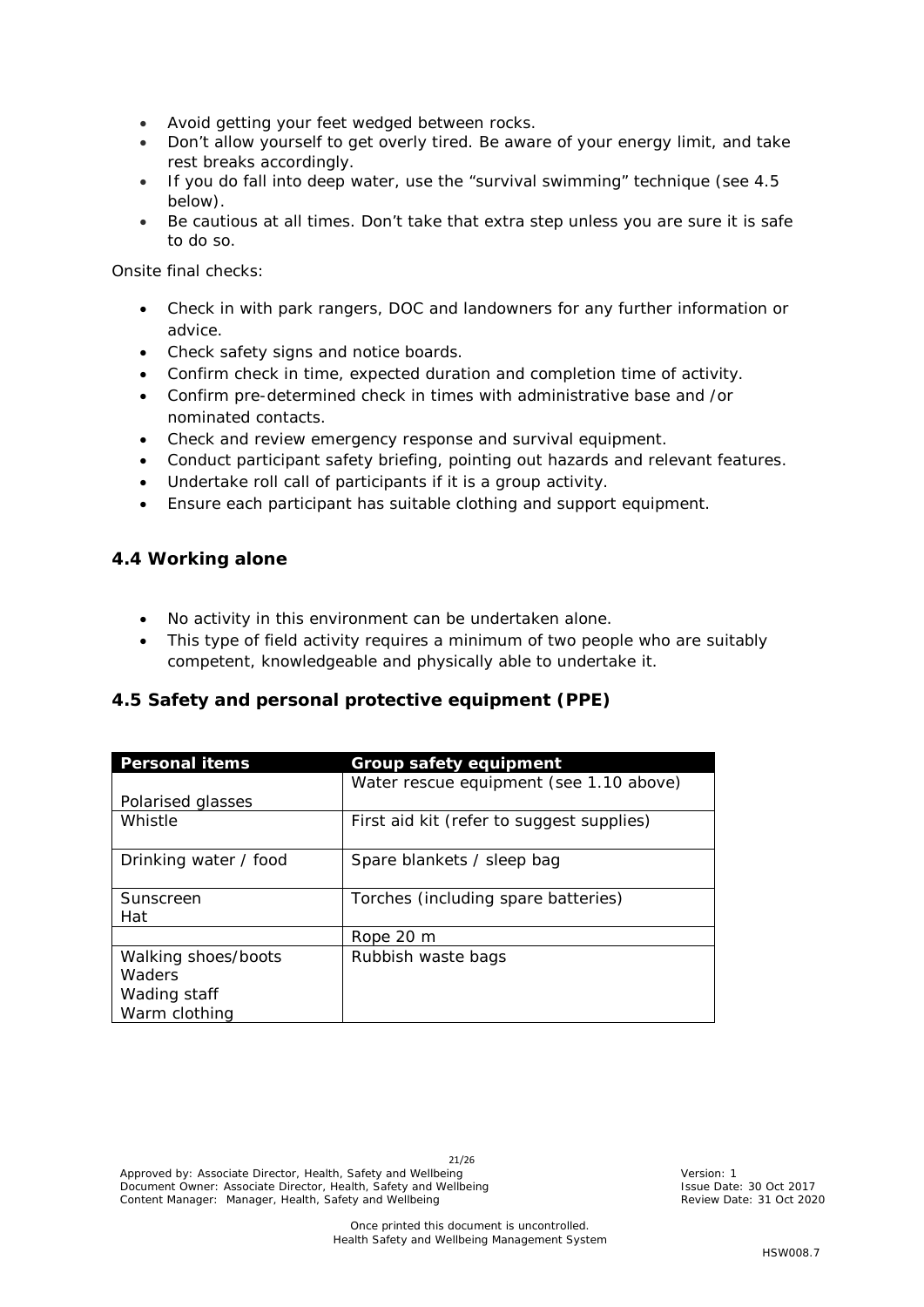| Spare dry clothing if<br>likelihood of getting wet<br>Clothing suitable for wet<br>environment or<br>submersion<br>Spare footwear |                                  |
|-----------------------------------------------------------------------------------------------------------------------------------|----------------------------------|
|                                                                                                                                   | Communication equipment          |
|                                                                                                                                   | Mobile phone                     |
|                                                                                                                                   | Personal Locator Beacon          |
|                                                                                                                                   | Hand sanitisers                  |
|                                                                                                                                   | Signalling mirror                |
|                                                                                                                                   | Laminated emergency contact list |
|                                                                                                                                   | Spare water $1 - 5$ litres       |

#### <span id="page-21-0"></span>**4.6 Crossing rivers**

River crossing is a last resort option unless at clearly identified crossing points. Before attempting to cross a river, ask yourself:

1. Should we cross?

Never attempt to cross a river in flood, for example. If in doubt, stay out.

#### 2. Where do we cross?

Look for the safest place to cross by viewing the river from a high bank. You may be able to see gravel spits or sandbanks just below the surface and get some idea of the depth and position of channels.

#### 3. How do we cross?

Use mutual support methods. The more people in the party, the more strength there is for crossing and for supporting anyone who slips or falls.

#### <span id="page-21-1"></span>**4.7 Survival swimming**

In preparation for field activities involving working in or around rivers, participants should practise survival swimming in the "white-water position", in case they are swept off their feet.

- Float on your back.
- Face downstream with your feet and toes at the surface.
- Keep your arms free to help you manoeuvre.
- Keep your head up out of the water.
- Don't fight the current.
- Align your body so that your butt collides with any obstacles, rather than your tailbone (getting a few bruises is better than getting a fracture).
- Keep your feet off the river bed so you don't get trapped.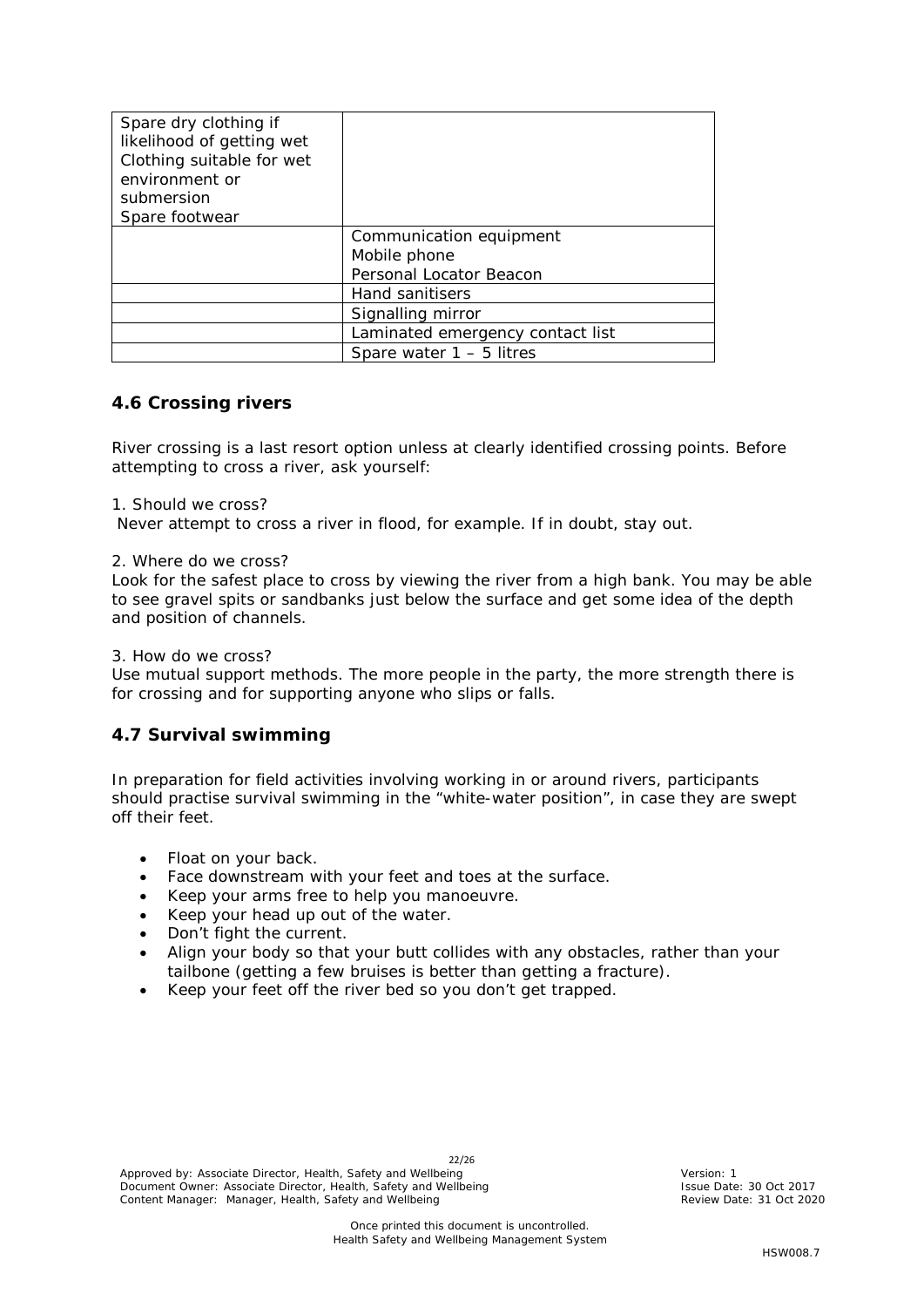• Look out for shallows or a slower current, from where you can find a place to get out of the river, and change to swimming or side-stroking strongly to get to the river bank.

#### <span id="page-22-0"></span>**4.8 Communication equipment**

- Mobile phone placed in a sealable plastic bag
- Personal Locator Beacon 406khz (where mobile phone coverage is not available)
- SPOT Tracker

#### <span id="page-22-1"></span>**4.9 Approvals/authorisations/external organisations**

- Department of Conservation (rangers)
- Park rangers
- Local authorities
- <span id="page-22-2"></span>**Landowners**

23/26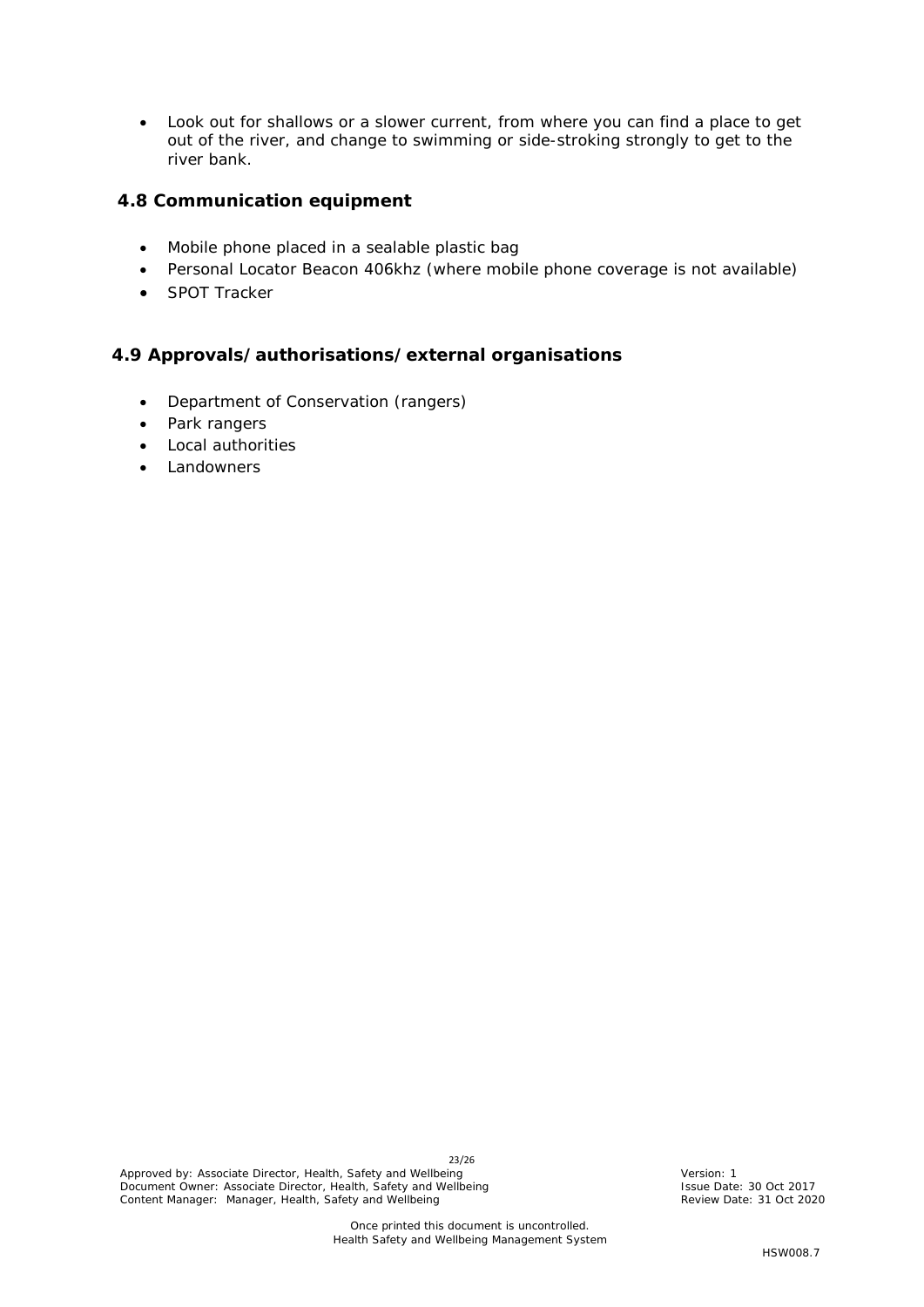# **5 ACCIDENT/INCIDENT REPORTING**

As required by the Field Activity Health and Safety Standard:

- *"If any participant(s) is missing or overdue, this must be reported to the school or department and to the University's Health, Safety and Wellbeing Service immediately."*
- *"Any incidents (including near misses) during field activity must be reported to the school or department for inclusion in health and safety reporting."*
- *"If a fatality, hospitalisation or serious injury/illness occurs, this must be reported to the University immediately, as these are notifiable events."*

The University contact needs to know how to activate the agreed emergency response plan if an accident/incident has resulted in a **notifiable event**\*, and know who else in the University to notify: head of school/department, dean/director of service division and the Health, Safety and Wellbeing Service.

As soon as possible after the incident, the field activity leader (or delegate) is to report the accident/incident, using the University's online accident/incident reporting system.

**\*Note:** More information is on the Staff Intranet: [Notifiable events](https://www.staff.auckland.ac.nz/en/human-resources/health-safety-and-wellbeing/accident-reporting-and-investigation/definitions-of-serious-harm1.html)

24/26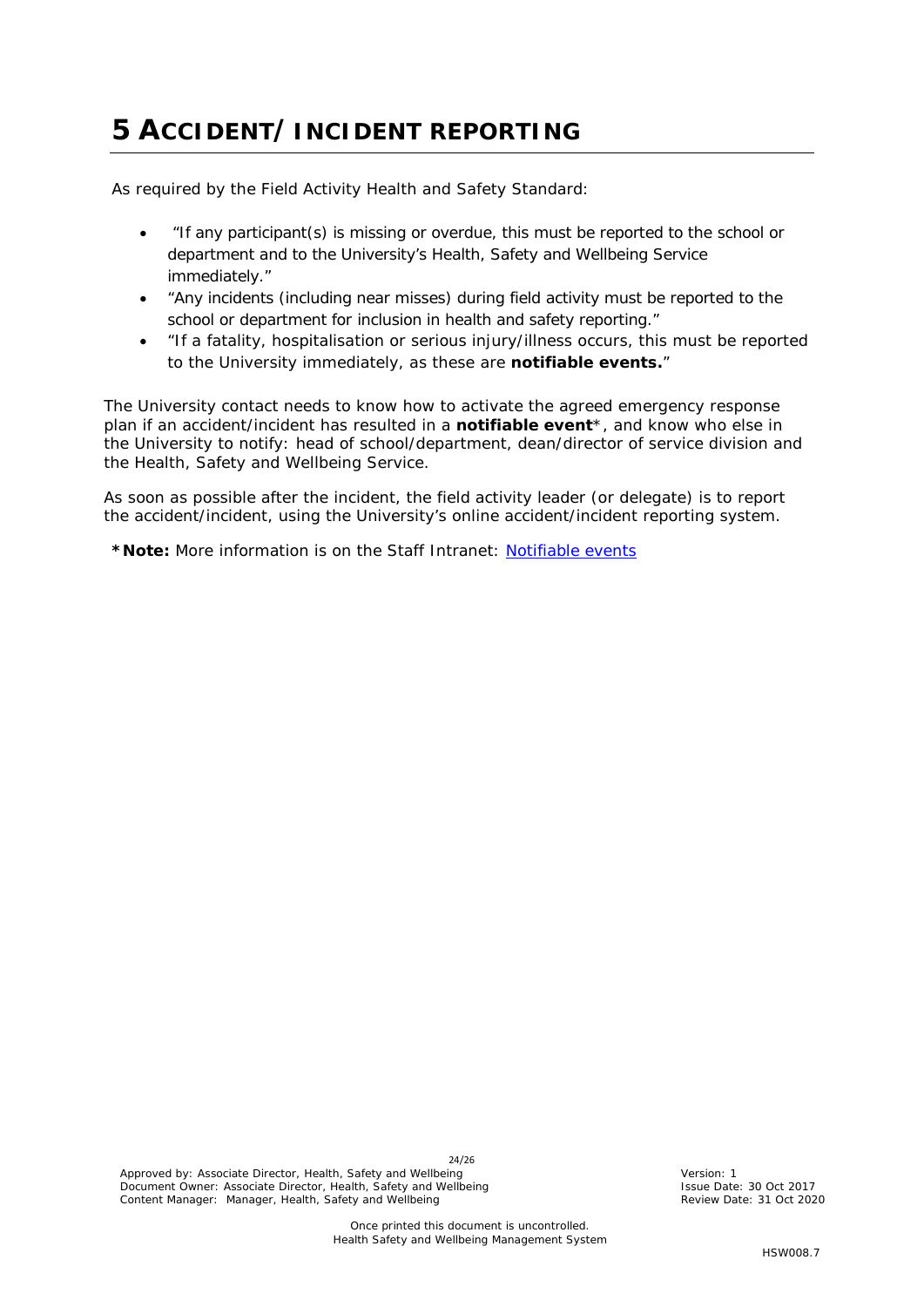#### <span id="page-24-0"></span>**DEFINITIONS**

The following definitions apply to this document:

**Accident** refers to an incident which has given rise to injury, ill-health or fatality.

**Expert review** is an appointed individual or group with the qualifications and experience to provide advice and support for the planning and assessment of field activity for the University.

**Field activity** is any work carried out by staff, students and contractors for the purposes of teaching, research or representing the University off-site (where health and safety is not managed by other host institutions). This may be a taught course, research project or collaborative expedition. See Appendix 2 for a list of specific field activities undertaken by the University.

**Field activity leader** is an academic leader of teaching and research, professional staff manager or contractor who has the authority and responsibility to make decisions on all aspects of the field activity. This person has the capability, qualifications and experience to be responsible for the planning and operation of the field activity, as designated by the dean or head of school/department. If a participant is working alone in the field, then they are the activity leader.

**Field activity participant** is anyone taking part in field activities, including volunteers (defined as "pre-recognised" people willing to participate in the fieldwork activities, who are offering their time and services for no remuneration). A participant may work independently, without direct supervision (as an activity leader) or under direct supervision by the field activity leader.

**Field activity plan** answers the why, what, where, who, and how of the activities to be undertaken, with consideration of the risks and plans for minimisation of those risks at a management level.

**Incident** refers to any unplanned event resulting in, or having a potential for injury, ill health, damage or other loss. (An incident may also be termed a "**near-miss**", "close call" or "dangerous occurrence".)

**Near miss** is an incident that could have resulted in injury or illness.

**Notifiable event** is an event in the workplace that WorkSafe must be notified about. This includes the death of a person, a notifiable injury or illness (requiring immediate treatment or hospitalisation) and a notifiable incident (exposing people to a serious risk to their health and safety). This function is undertaken by the Health, Safety and Wellbeing Service.